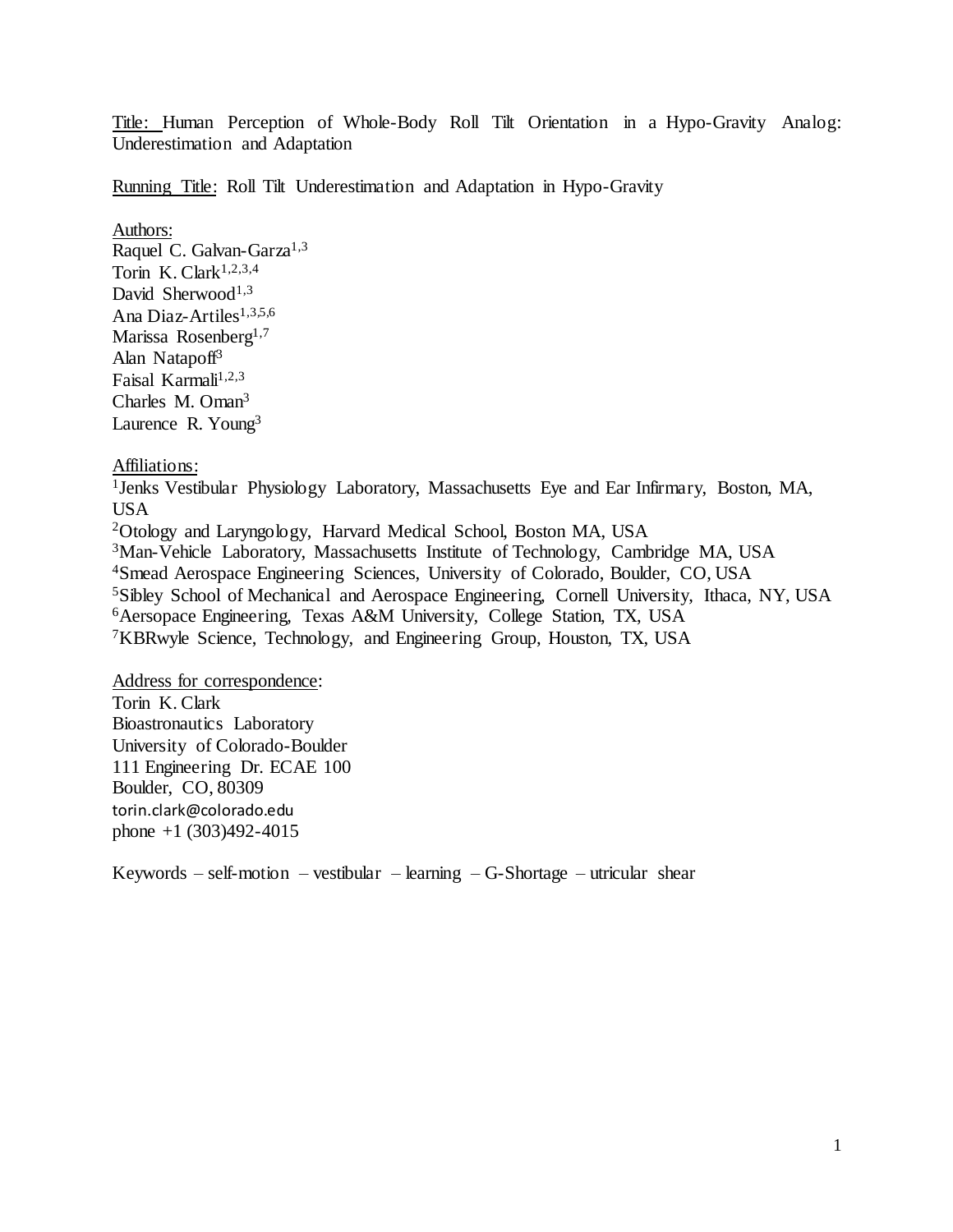## **Abstract:**

Overestimation of roll tilt in hyper-gravity ("G-Excess" illusion) has been demonstrated, but corresponding sustained hypo-gravic conditions are impossible to create in ground laboratories. Here we describe the first systematic experimental evidence that in a hypo-gravity analog, humans underestimate roll tilt. We studied perception of self-roll tilt in nine subjects, who were supine, but spun on a centrifuge to create a hypo-gravity analog. By varying the centrifuge rotation rate, we modulated the centripetal acceleration (Gc) at the subject's head location (0.5 or 1G), along the body axis. We measured orientation perception using a subjective visual vertical task in which subjects aligned an illuminated bar with their perceived centripetal acceleration direction during tilts (+/-11.5-28.5 degrees). As hypothesized, based on the reduced utricular otolith shearing, subjects initially underestimated roll tilts in the 0.5Gc condition compared to the 1Gc condition (mean perceptual gain change= $-0.27$ , p= $0.01$ ). When visual feedback was given after each trial in 0.5Gc, subjects' perceptual gain increased in approximately exponential fashion over time (time constant=16 tilts or 13 minutes) and, after 45 minutes, the perceptual gain was not significantly different from the 1Gc baseline (mean gain difference between 1Gc initial and 0.5Gc final=0.16, p=0.3). Thus, humans modified their interpretation of sensory cues to more correctly report orientation during this hypo-gravity analog. Quantifying the acute orientation perceptual learning in such an altered gravity environment may have implications for human space exploration on the moon or Mars.

## **New and Noteworthy**

Humans systematically overestimate roll tilt in hyper-gravity. However, human perception of orientation in hypo-gravity has not been quantified across a range of tilt angles. Using a centrifuge to create a hypo-gravity centripetal acceleration environment, we found initial underestimation of roll tilt. Providing static visual feedback, perceptual learning reduced underestimation during the hypo-gravity analog. These altered gravity orientation perceptual errors and adaptation may have implications for astronauts.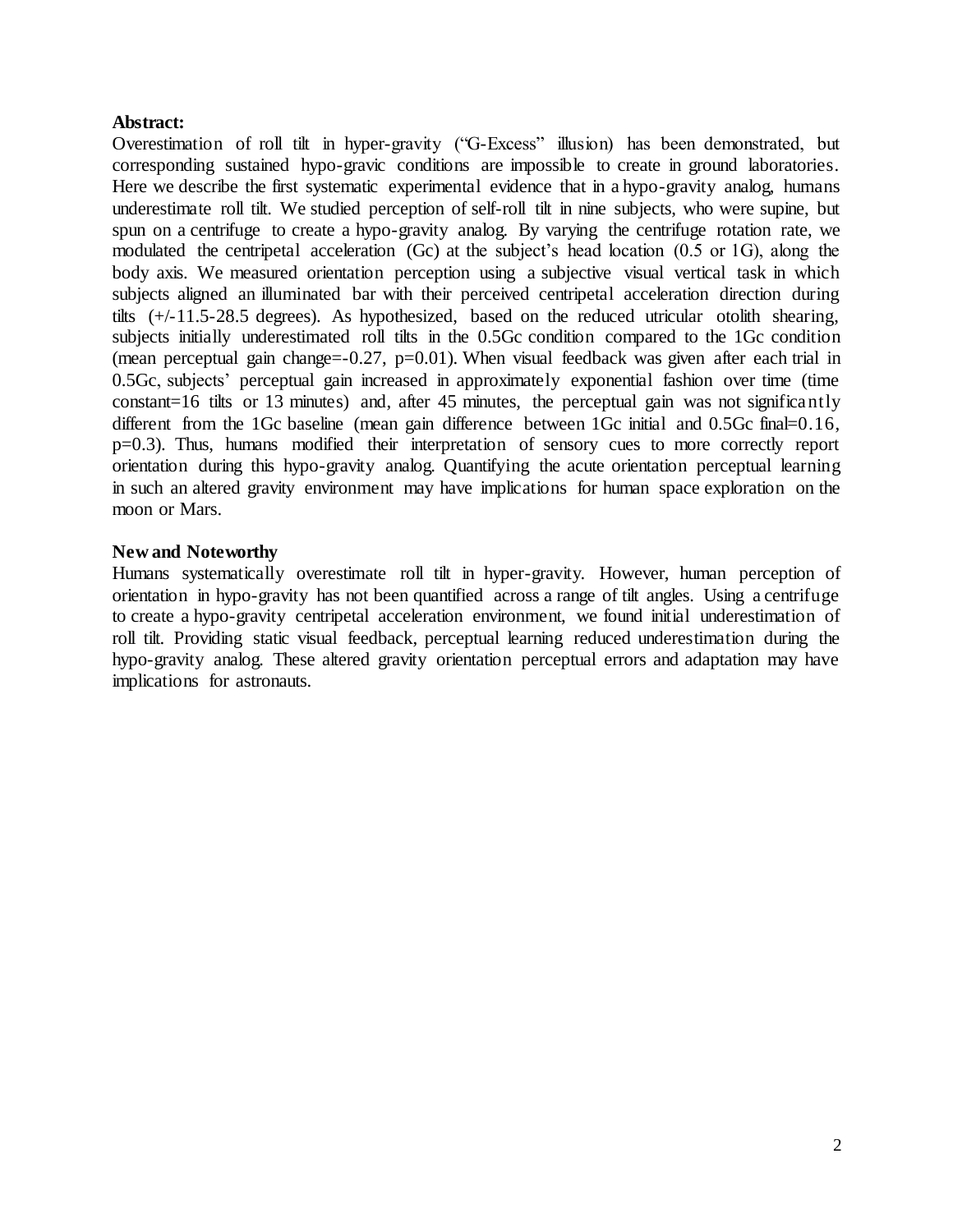### **Introduction:**

During launch and landing on Earth or another planet, astronauts experience multiple gravity transitions that can disrupt balance (Kaufman et al. 2001), gait (Bloomberg and Mulavara 2003; Mulavara et al. 2010), visual performance (Clément et al. 2007; Reschke et al. 1999; Reschke and Parker 1987), and motor control (Reschke et al. 1998). Spatial orientation and motion perception are also impacted by gravity transitions (Clément et al. 2001; Clément and Wood 2012; 2014; Harm and Parker 1993; Parker et al. 1985; Young et al. 1984). Nonetheless astronauts must maintain high levels of performance during and immediately after transitions from normal to hyper-gravity ( $>1$  G) to hypo-gravity ( $<1$ G) since they also represent the safety-critical phases of flight (Paloski et al. 2008).

Aircraft pilots experience "G-Excess" spatial orientation illusions during hyper-gravic maneuvers (Gilson et al. 1973). Since hypo-gravity environments are difficult to produce (e.g., briefly in parabolic flight, on a centrifuge in orbital flight, or on a body with less mass than the Earth), most experimental studies of altered gravity orientation perception have utilized ground-based centrifuges and addressed hyper-gravic responses. Previous centrifuge experiments demonstrate that in hyper-gravity subjects overestimate their tilt for static roll angles (Colenbrander 1963; Correia et al. 1968; Miller and Graybiel 1966; Schöne 1964). The amount of overestimation varies somewhat among studies, methodologies, and subjects, but for smaller angles (i.e.  $\leq 40$  degrees) on average it is 35% of the actual roll tilt angle per added G (e.g. in 2 G's, a 20-degree tilt is perceived as 27 degrees, on average). Dynamic roll tilt, when there are rotational cues such as those from the semicircular canals, is also overestimated (Clark et al. 2015b). Static and dynamic overestimation of tilt in hyper-gravity is consistent with the hypothesis that human tilt perception in part depends on the lateral (inter-aural) component of the net gravito-inertial acceleration acting on the inner ear otolith organs (Clark et al. 2015b). Stimulation along this inter-aural axis of the otolith organ is predominantly sensed by the utricular maculae, though the utricle and saccule have complex three-dimensional geometries (Corvera et al. 1958; Curthoys et al. 1999). A mathematical ("Observer") model incorporating the assumption that utricular cues are weighed differently from saccular cues and the effects of semicircular canal cue integration mimics experimental results for both static and dynamic passively applied body tilts (Clark et al. 2015c). Extending Observer model predictions to hypo-gravity, it predicts an underestimation of tilt  $\left(\sim 17.5\%$  underestimation for a 20° static roll tilt in 0.5G) (Clark et al. 2015c), and even more extreme underestimation at Martian (3/8G) and Lunar (1/6G) levels.

Until now there has been only limited experimental data to support or refute this quantitative hypothesis. Two parabolic flight hypo-gravity experiments (de Winkel et al. 2012; Dyde et al. 2009) studied static human roll tilt perception, but only investigated roll tilt angles of 0 degrees (i.e. subject seated upright) and 90 degrees (i.e. subjects lying on their side). Similarly, a centrifuge paradigm varied the magnitude of centripetal acceleration between 0 and 1 G, but did not tilt the subject (i.e. subject aligned with centripetal acceleration) (Harris et al. 2014). During orbital flight, a centrifuge was used to create 0.5 G centripetal acceleration (Clément et al. 2001), but again with the subject always aligned or perpendicular to the resulting g-direction. The underestimation previously predicted in hypo-gravity (Clark et al. 2015c) is specific to smaller roll tilt angles between 0 and 90 degrees. Using parabolic flight to create hypo-gravity (3/8G and 1/6G), we recently showed underestimation of roll tilt angles between 1-48 degrees, consistent with that predicted by a mathematical model (Clark and Young 2017), but only for a single subject.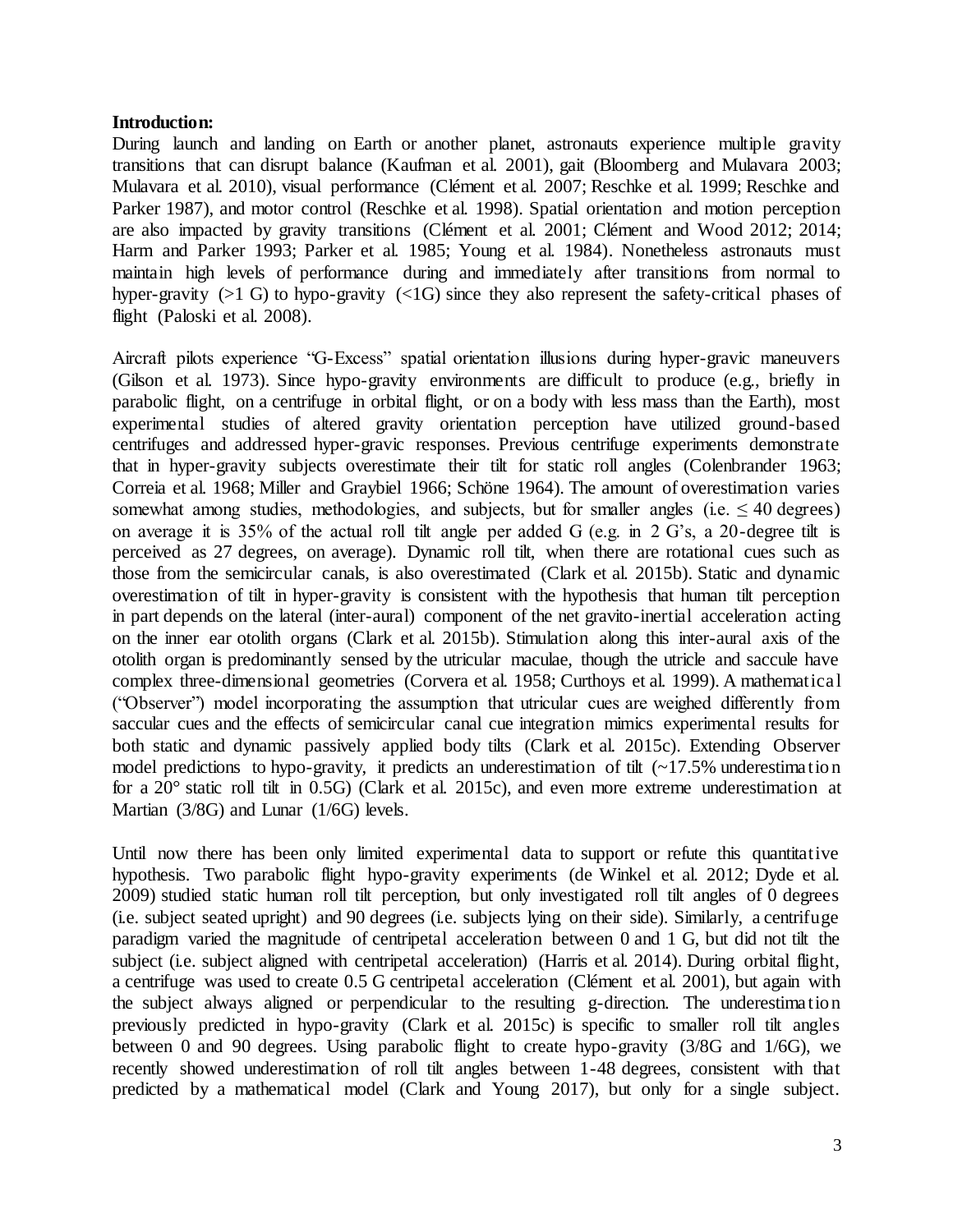Parabolic flights (Karmali and Shelhamer 2008) conveniently allow manipulation of the G level, but are expensive and the G level duration is limited. Each hypo-gravity parabola must be immediately followed by a hyper-gravity "pull out", such that the short term average G level remains near unity. Extended to complete microgravity, perception of "tilt" is highly variable (van Erp and van Veen 2006), since there is no longer any inertial reference (without visual cues) and perception is limited to attempting to integrate rotational cues (e.g., from the semicircular canals). The lack of empirical data on human hypo-gravic tilt perception at angles < 90 degrees motivated the primary aim of the current investigation, to quantify perceptual underestimation in hypogravity across a range of tilt angles.

In addition to understanding the expected changes in perception in altered gravity, it is important to assess whether experience in the altered gravity environment causes learning to occur to correct these errors, and also to understand the time course of this learning. While a number of studies have characterized sensorimotor adaptation to transitions in gravity environments (Benson 1987; Benson et al. 1986; Clark et al. 2015a; Clément and Wood 2014; DiZio and Lackner 2002; Mulavara et al. 2010; Newman et al. 1997), fewer studies have characterized perceptual learning (Clark et al. 2015b); these are described in more detail in the Discussion. In particular, the time course of orientation perceptual learning in response to transitions in gravity environments has not been characterized. Thus, a second aim of this study was to quantify perceptual learning and its time constant.

We developed a ground-based method using a specially equipped centrifuge to actuate whole-body tilts while creating a hypo-gravity centripetal acceleration environment. Our hypotheses were that: (1) passive body tilts in 0.5Gc centripetal acceleration will result in underestimation of tilt (assessed via the subjective visual vertical) as compared to the same tilts made with respect to a 1Gc centripetal acceleration environment, indicating reduced perceptual sensitivity to tilt (reduced perceptual "gain"), and (2) Over repeated trials in 0.5Gc with static visual feedback after each tilt report, perceptual learning/adaptation will occur. Eventually, the subjective visual vertical sensitivity will converge to that previously measured in 1Gc. We refer to this process as "perceptual learning," while noting that this learning/adaptation might involve perceptual, cognitive, or even strategic aspects (see Discussion); we also note that some literature would describe this as "sensorimotor learning," although we avoid this term because our measures are perceptual rather than motor. Preliminary portions of these findings have been previously presented at a conference (Karmali et al. 2016).

## **Methods:**

### Subjects:

The experimental protocol was approved by the Institutional Review Boards at the Massachusetts Institute of Technology and the Massachusetts Eye and Ear Infirmary (MEEI). Ten naïve subjects were recruited, provided informed consent, and went through a multi-step screening process. They completed an online health screen questionnaire (Harris et al. 2009) and had their medical history reviewed by a MEEI otoneurologist. Seven of the subjects performed a vestibular screening clinical exam that included electronystagmogram without calorics, rotational testing, and tests of visual-vestibular interaction, using the same procedures as we have previously used (Grabherr et al. 2008) to ensure subjects have normal vestibular function. Six passed the screening and one did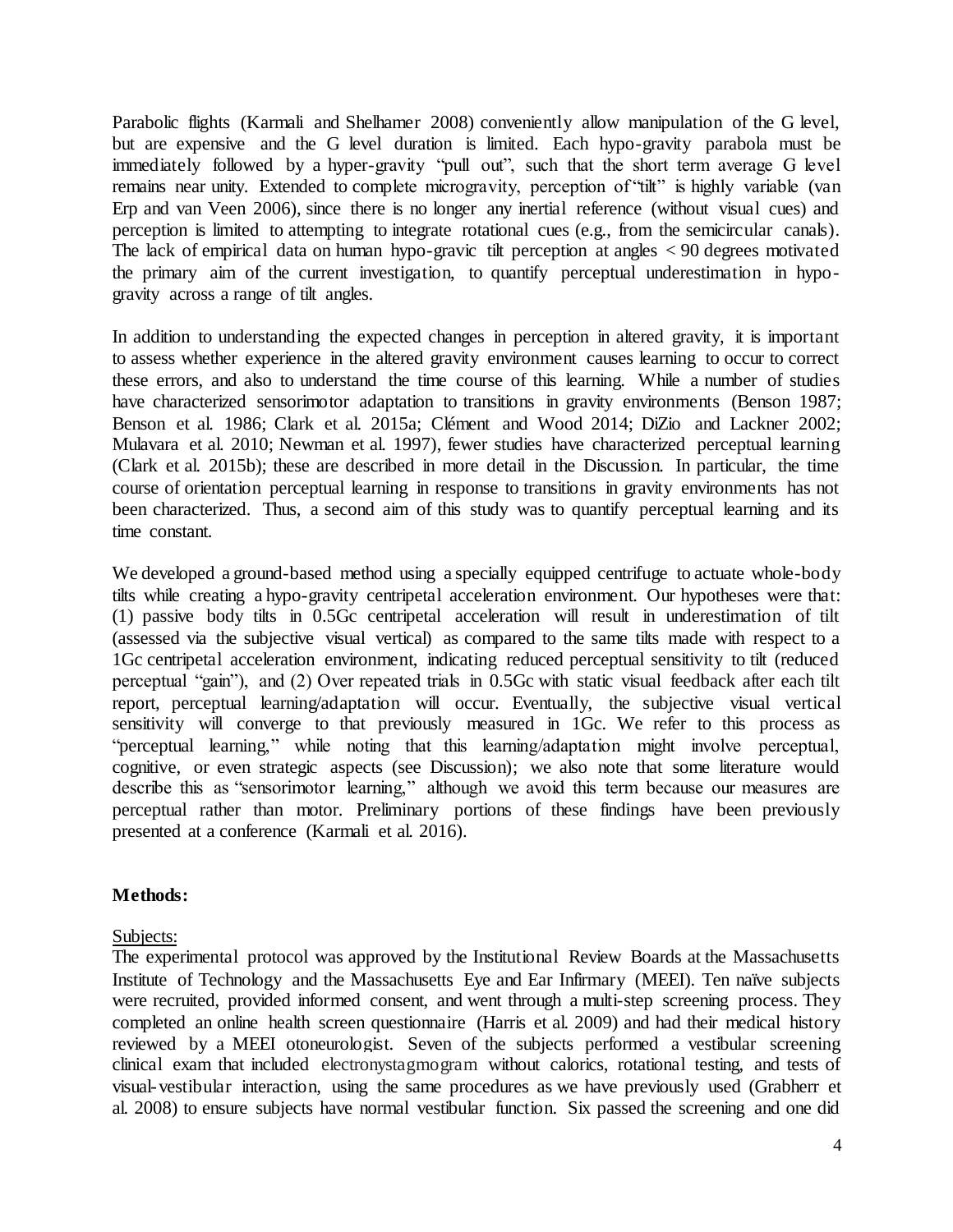not and was excluded from the study. The three other subjects declined to complete vestibular clinical screening, but another measure of vestibular function (Valko et al. 2012) was used as a proxy: their tilt direction recognition thresholds (upright roll tilt, 0.2 Hz) were within normal limits for their age (Bermudez Rey et al. 2016). The final group of 9 subjects (aged  $28.3 \pm 6.4$  (SD) years, 4 female) were judged to be healthy individuals with no known vestibular disorders.

### Centrifugal force stimulus:

Our technique utilized a customized short radius laboratory centrifuge ("Eccentric Rotator", Neurokinetics, Pittsburgh, USA), shown schematically in Figure 1. Subjects lay in a supine, seated position on a chair with their head towards the main axis of rotation, so centrifuge spin produced a footward centrifugal force stimulus to the subject. The subject was positioned with their ear level 0.68 m away from the center of spin, such that the centrifugal force applied to the otoliths was 0.5Gc when the centrifuge was spun at 154 deg/sec and 1Gc when spun at 218 deg/sec. This approach of having a supine subject on a centrifuge to modulate the centrifugal force (including less than 1Gc) is similar to that used by Harris et al. (2014). Centrifuge spin was always in the clockwise direction, as viewed from above. In our paradigm, the chair was separately motorized, so the subject could be passively tilted (head-centered) relative to the centrifugal force direction. We note that the magnitude of the total gravito-inertial force (GIF) at the head was greater than 1 G in each of our experimental conditions, due to the Earth's ever-present gravity (net of 1.12 G for 0.5Gc, 1.41 G net for 1Gc). However, we modulated the centripetal acceleration component, including to hypo-gravic levels, to study perception of roll tilt in the coronal plane. Since the tilts were about an axis parallel to the centrifuge rotation, the tilt stimuli did not induce any vestibular Coriolis cross-coupled illusion (Gray et al. 1961; Graybiel et al. 1960; Melvill Jones 1970), thereby reducing the likelihood of motion sickness. As a result, experimental sessions lasting more than an hour were practical. This approach allowed for the study of tilt perception immediately after Gtransitions. It also allowed us to study perceptual learning in response to many more tilt stimuli than would be infeasible in parabolic flight, where hypo-gravity is limited to intermittent periods of less than 30 seconds.

Transitions to each Gc level were achieved by changing the centrifuge spin rate gradually over 60 seconds. Once the desired spin rate was achieved, at least 30 seconds was provided to allow any dynamic spinning sensations to decay. Testing did not begin until the subject reported no spinning sensations. While at a constant spin rate, subjects were roll tilted about a head centered tilt axis to one of 14 possible tilt angles  $(\pm 11.5, 15, 18.5, 21, 23.5, 26, 28.5$  degrees) relative to the centrifugal force direction. Before each tilt, the chair was aligned with the centrifugal force direction (0 degree tilt) and then was slowly rotated at a constant velocity  $(1.15, 1.5, 1.85, 2.1, 2.35, 2.6, 2.85 \text{ deg/s})$ to the trial tilt angle over 10 seconds. The tilt time was constant across all tilt angles so that subjects could not correlate tilt time with tilt magnitude. The 10 seconds to tilt was selected to remain near or below threshold for Earth-vertical rotation (Lim et al. 2017). Each tilt was maintained for 35 seconds while subjects reported their perceived tilt using a technique detailed below. The chair was then rotated back to zero degrees at 5.4 deg/s. Tilt stimuli were administered in "tilt blocks" which consisted of a tilt to each of the seven tilt magnitudes. One tilt block consisted of tilts to 18.5, -11.5, 21, -23.5, 15, -28.5, 26 degrees. The other tilt block was the same, but with the tilts in the opposite direction.

Subjects were secured to the chair on the centrifuge with a 5-point harness, shoulder restraints, and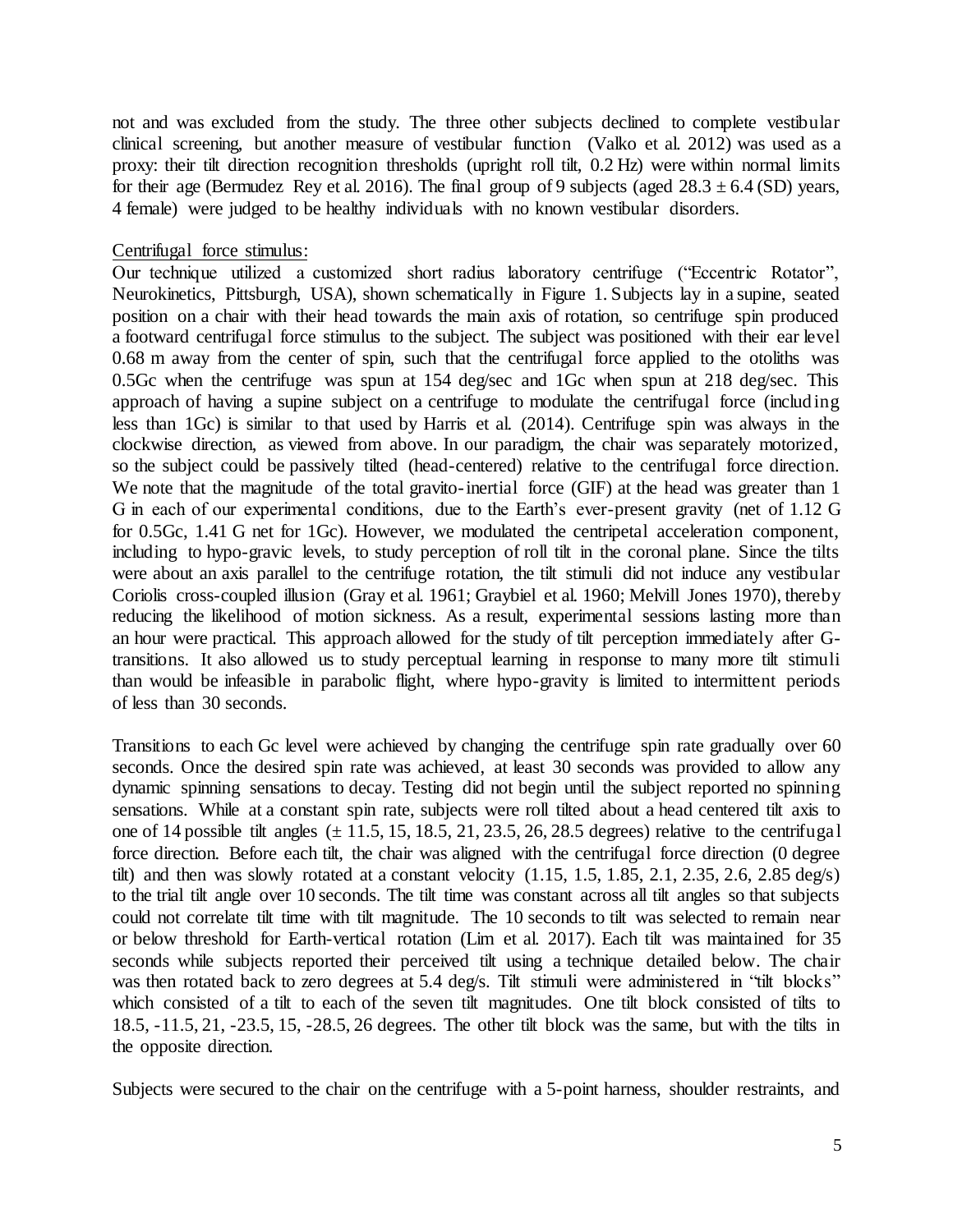a foam-lined adjustable head restraint. Subjects wore noise-cancelling headphones that played white noise throughout the tilt motions to mask chair motor noise and to indicate the start and end of each tilt. A clip-on microphone, along with the headphones, enabled two-way communication with the operators who were located outside of the testing room.

### Perceived roll tilt relative to the centripetal acceleration direction:

To report perceived tilt, a subjective visual vertical (SVV) technique (Aubert 1861; Baccini et al. 2014; Vingerhoets et al. 2009) was adapted. Subjects viewed a monitor located approximately 45 cm directly in front of them within the light-tight enclosure. It initially displayed a schematic of brown/blue horizon and two trees within a circular frame (diameter  $= 20.3$ cm). The verticality of the schematic was always aligned with the centrifugal force direction. The display was changed to a grey background with black fixation point while the chair rotated to a trial tilt angle. Then, when at the test tilt angle, a 15 cm long black bar replaced the fixation point (Figure 2). Subjects used buttons, one in each hand, to rotate the computer generated SVV indication bar so that it was aligned with the direction of perceived centripetal acceleration. Specific instructions were read to the subjects prior to, during and after training, and repeatedly between testing blocks. They were:

*"Your task is to align the line with where you think the centripetal acceleration vector points. This is also the direction of the main centrifuge rotation arm and the direction you may feel as down and we will refer to it as vertical".*

When satisfied with the adjustment, subjects pressed both buttons at the same time causing the bar to disappear, and a new, randomly positioned bar to appear. The subjects then repeated the procedure. The SVV task was self-paced but subjects were encouraged to report three to six times within each 35 second static tilt period.

A training period was provided using only 1Gc centripetal acceleration. This period began with several introductory trials, to familiarize subjects with the task, after which all subjects were able to confidently perform the task and found it intuitive. Subjects then completed a tilt block where SVV data was recorded in 1Gc, but no feedback concerning the magnitude of tilt was provided.

Visual feedback (VFB) was then provided during some tilt blocks (defined in Experimental Protocol below). During VFB ON trials, after completing all SVV reporting and while still tilted, subjects were shown the horizon/tree scene for four seconds just prior to the return to zero tilt. The scene was oriented so it was aligned with the true centrifugal force direction, (just as it was during VFB OFF trials when shown only at 0-degree tilt) and since the subject was tilted, it provided visual feedback of their actual tilt. This VFB did not provide direct feedback about SVV reporting error, since the SVV bar was no longer displayed. Instructions were:

*"While the visual scene is being displayed, please look at it and do your best to make sense of where the horizon is compared to your body. The horizon is always true and accurate. Later, when doing the task of aligning the bar to your perceived vertical, please only think about how you feel you are oriented at that instance in time. It is very important that we measure your current perception during each report".*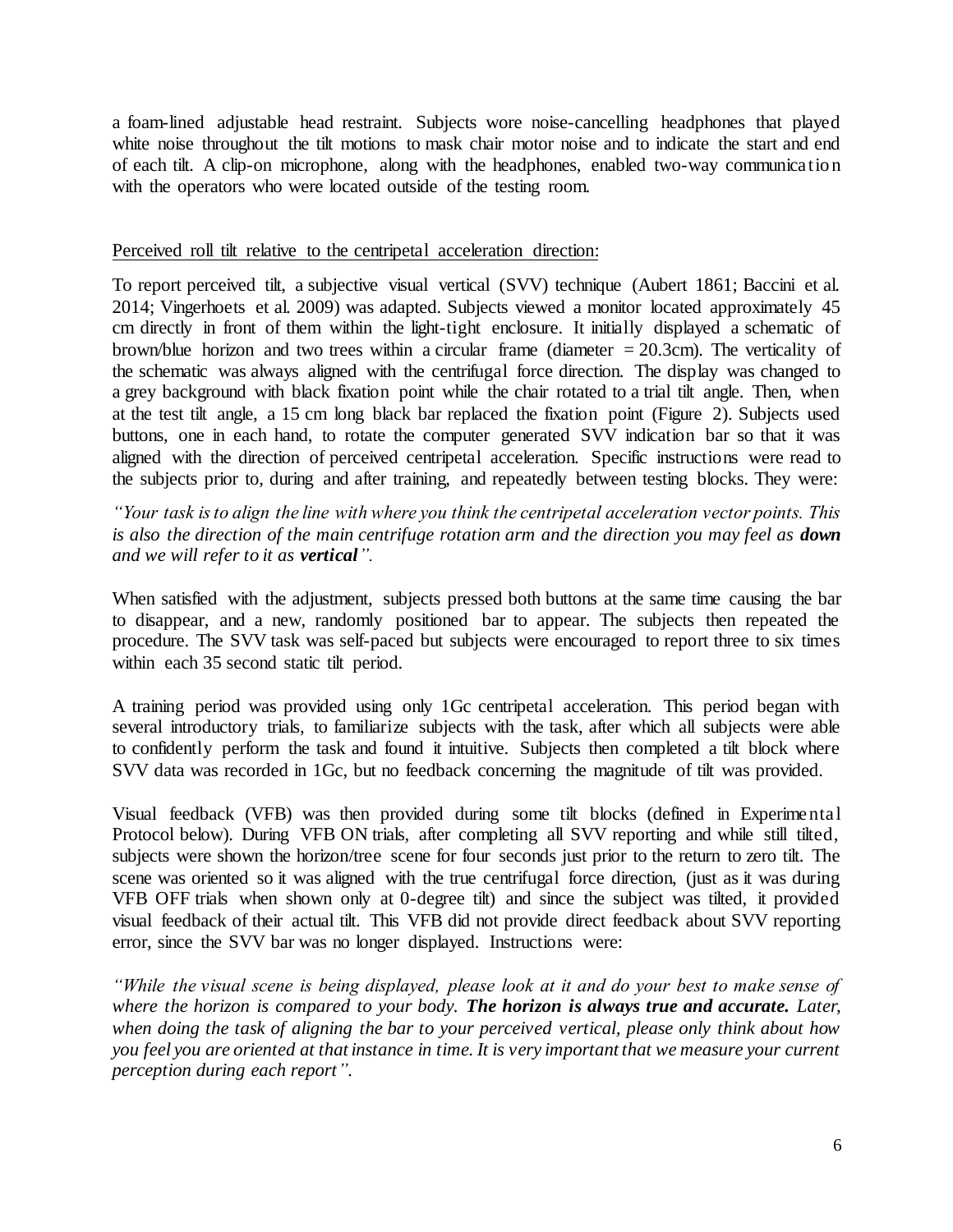The (~65-70 min) training period concluded with 6 blocks of stimuli that included VFB, to obtain control data for perceptual learning in the 1Gc condition. To mitigate fatigue, subjects were then spun down and released for a  $(\sim 30 \text{ min})$  break. They were free to do as they pleased including going for a walk or eating lunch. Thereafter the "testing period" began, utilizing both 1Gc and 0.5Gc centripetal acceleration stimuli and VFB OFF and VFB ON conditions, as detailed next.

### Experimental Protocol

The sequence of experimental conditions is summarized in Figure 3. Manipulations included centripetal acceleration level (1Gc or 0.5Gc), and VFB (ON or OFF). The Testing Period "Phases", 0-4, describe the temporal sequence of conditions compared for purposes of hypothesis testing. In the testing period, subjects experienced one tilt block in 1Gc with VFB ON for refamiliarization and one with VFB OFF to provide a baseline measure. The centrifuge was then spun down so the subjects experienced 0.5Gc stimuli for the first time. They completed one tilt block to measure immediate changes in perception due to the decrease in Gc. VFB was then turned ON for 4 tilt blocks to examine perceptual learning. The testing period ended with one more tilt block with VFB OFF to determine whether changes in perception during 0.5Gc were stable absent visual feedback. After each spin up/down and between each tilt block, subjects remained in the dark, but were given a short break (<1 minute) in which they reported their subjective motion sickness score (MSS) on a scale from 0 to 20 (0 = No motion sickness,  $20 =$  vomiting, (Brown et al. 2002)).

### Data analysis and modeling

Data analysis quantified the perceptual "gain" (perceived tilt/actual tilt) allowing us to study the effect of Gc level on over- or underestimation of orientation perception. The reported SVV angles representing the subjects' perceived roll tilt were used as the primary performance metric. Subjects typically reported 3-6 times at each static tilt angle (mean = 4.8). We looked for, but found no significant temporal trends in perception indications during each tilt. Hence all SVV reports for a given tilt were averaged to yield one measure of orientation perception per tilt. This one measure of perceived tilt was hypothesized to relate to the actual tilt using a simple linear gain model:  $\theta_{per} = K \theta_{act}$  where K is the "perceptual gain" and can be thought of as tilt perceptual sensitivity, the ratio of perceived tilt/actual tilt. The validity of this simple model of tilt perception is further discussed in the Results and Discussion.

As defined below, perceptual gain from each successive block was fit with a "piecewise" model (Equation 1) for phases 1-4 as a function of tilt number (t). Tilt number was used as the measure of time in our model under the assumption that the tilt motion itself and/or the VFB at the end of each tilt provided the only information to the subject that could drive perceptual learning. Figure 4A shows an example model fit for a single subject  $(j=1)$ , using Equation 1. The piecewise model has for a constant perceptual gain for the first 7 tilts in  $1\text{G}c$ ,  $K_{0,i}$  in  $1\text{G}c$ -BL (Phase 1), then allows for another, potentially different perceptual gain for the first 8 tilts in 0.5Gc,  $K_{I,j}$  in 0.5Gc-PRE (Phase 2). We hypothesized the VFB, provided in 0.5Gc-VFB (Phase 3), would create an exponential change in the perceptual gain from the initial  $0.5Gc$  gain  $(K<sub>L<sub>i</sub></sub>)$  towards a potentially different perceptual gain ( $K_{\infty,i}$ , the gain after an infinite number of tilts with VFB in 0.5Gc), with some time constant,  $\tau$  (units of number of tilts with VFB). Finally we hypothesized that without VFB during  $0.5$ Gc-POST (Phase 4) the perceptual gain would remain constant  $(K_{F,j})$ .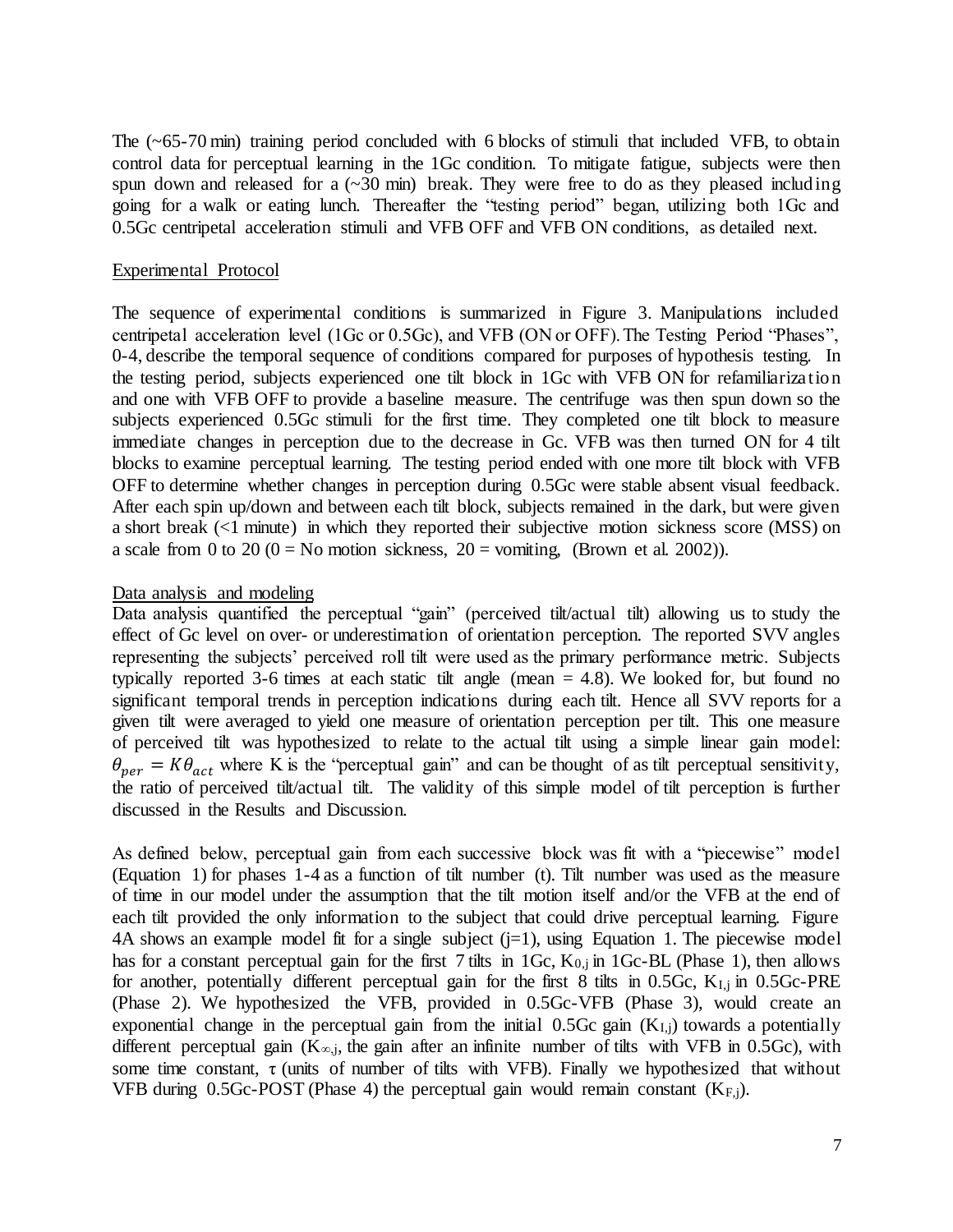$$
\begin{cases}\nK_{0,j} & t < 8 \quad 1 Gc - BL (Phase 1) \\
K_{I,j} & 8 \ge t < 15 \quad 0.5 Gc - PRE (Phase 2)\n\end{cases}
$$

$$
K_j(t) = \begin{cases} \frac{1}{t} - K_{\infty,j} e^{-(t-15)/\tau} + K_{\infty,j} & 15 \ge t < 43 & 0.5 Gc - VFB \text{ (Phase 3)} \\ K_{F,j} = K_j(42) & t \ge 43 & 0.5 Gc - POST \text{ (Phase 4)} \end{cases}
$$
 (1)

The model used data from all nine subjects and had 28 free parameters including 27 that were subject-specific (indicated by subscript j) and one that was dependent on the entire group data set. The latter was the adaptation time constant,  $\tau$ , calculated for the exponential curve fit in 0.5Gc-VFB (Phase 3). In order to model a continuous perceptual response in 0.5Gc (Phases 2-4) and to reduce the number of free parameters, the initial and final gains associated with the exponential curve in 0.5Gc-VFB (Phase 3) were constrained to the fit gains in 0.5Gc-PRE (Phase 2) and 0.5Gc-POST (Phase 4), respectively, for each individual subject (i.e., the perceptual gain in 0.5Gc had no discontinuities). The relationship between the gains in 1Gc-BL (Phase 1) and 0.5Gc-PRE (Phase 2) was not bound in any way (i.e., the gain could have a discontinuity between 1Gc and 0.5Gc representing an instant change in perceptual gain due to the change in centripetal acceleration). Implicit assumptions of our model thus include: (1) no change in perceptual gain across tilts without VFB, (2) no left/right bias in tilt perception (see Table 1 for models that do include bias), (3) a pure gain relating tilt perception to actual tilt (i.e., no small vs. large angle effect on the gain, see Discussion for consideration of this). The model was fit in MATLAB, using the fminsearch.m function, applying the Nelder-Mead simplex algorithm to minimize the sum of square errors between the measured perceived angles and the model predictions of perceived angles. Model residuals met Fisher's requirements of normality and homoscedasticity. In addition to the above model, we also considered several variations, which are listed and quantified in Table 1. All led to similar conclusions. The goodness of fit of these models was compared using the Bayesian information criterion (BIC) and the model in Equation 1 was found to yield the best fit.

Returning to our hypotheses, our two primary scientific questions were (1) does human roll tilt perception change when going from a 1Gc to 0.5Gc environment? and (2) does perception in 0.5Gc change with time spent in the altered gravity environment when VFB is present? To answer these questions, paired t-tests were conducted on the individual fit gains from 1Gc-BL (Phase 1) and  $0.5Gc$ -PRE (Phase 2) (i.e.,  $K_0$  vs.  $K_I$ ) and from  $0.5Gc$ -PRE (Phase 2) and  $0.5Gc$ -POST (Phase 4) (i.e.,  $K_I$  vs.  $K_F$ ). Normality was verified by  $K-S$  tests.

#### **Results**

For one example subject, perceptual gains (circles) for each tilt and the primary model fit (Equation 1) are shown in Figure 4A. The data from this typical subject shows the expected decrease in gain (from  $K_0$  to  $K_1$ ) upon initial exposure to  $0.5Gc$   $(0.5Gc$ -PRE, Phase 2), representing relative underestimation of static tilts in 0.5Gc. The gain then increased in 0.5Gc with VFB (0.5Gc-VFB Phase 3). Recall that the VFB presented veridical orientation information and was only shown at the end of each tilt, after the subject had reported their perception multiple times. The piecewise function in 0.5Gc-VFB (Phase 3) is defined by individual fit parameters K<sub>I</sub> and K<sub>∞</sub> and the group fit exponential time constant,  $\tau$ . Finally, the estimation of tilt  $(K_F)$  remains relatively stable and accurate even when the visual feedback was removed in 0.5Gc-POST (Phase 4).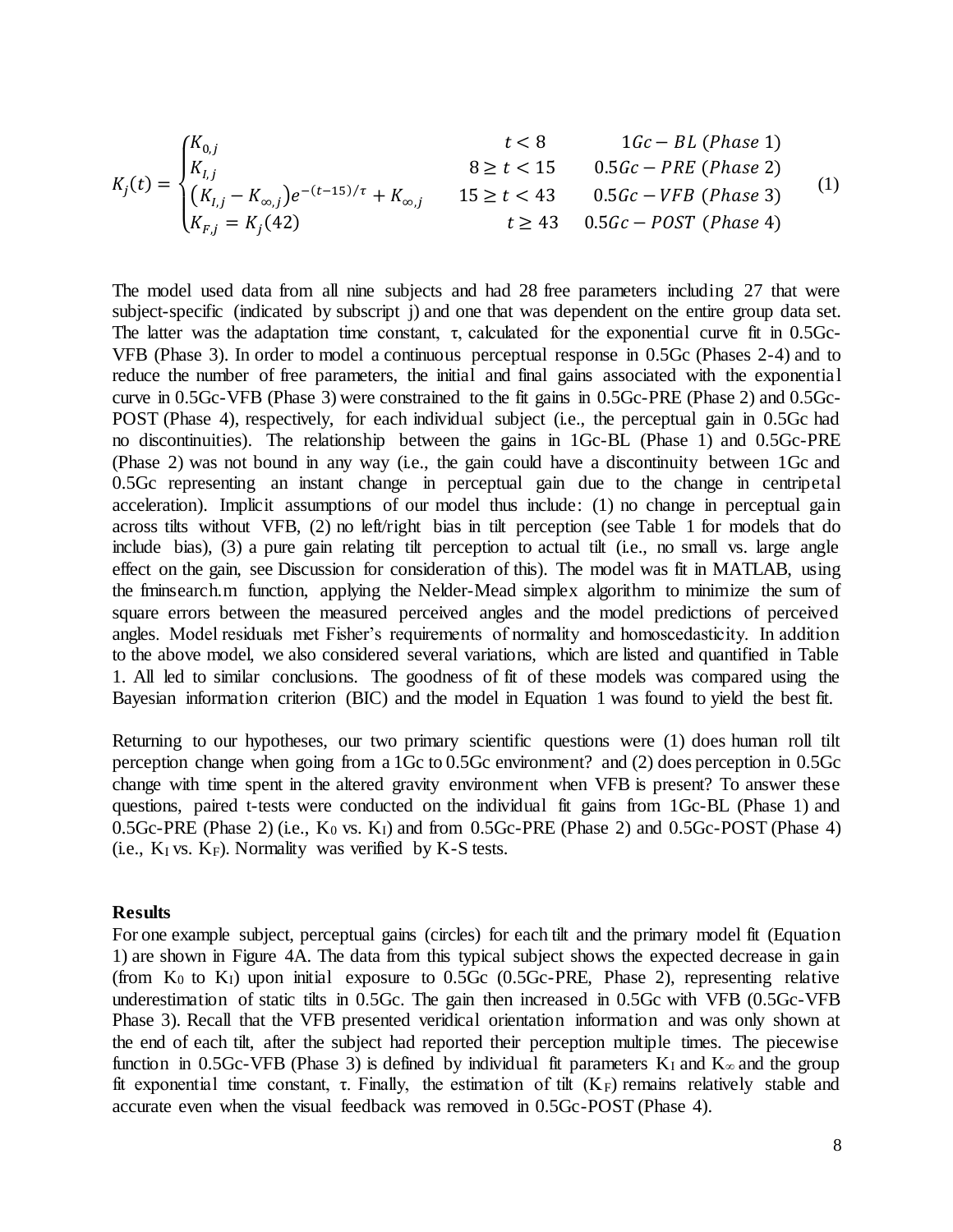### Change in Perceptual Gain

The fit gains from 1Gc-BL  $(K_0)$ , 0.5Gc-PRE  $(K_I)$ , and 0.5Gc-POST  $(K_F)$  were compared to determine if there was underestimation upon entry into the hypo-gravity centripetal acceleration environment followed by a recovery to baseline perception, as hypothesized (Figure 4B). Perception reports in 1Gc-BL varied fairly substantially between individual subjects. However, the group mean perceptual gain was not statistically different from one (i.e., accurate tilt perception, mean = 1.11,  $t(8) = 0.80$ ,  $p = 0.50$ , Cohen's  $d = 0.26$ ).

The fit roll tilt perceptual gains in 0.5Gc-PRE (Phase 2) were significantly less than in 1Gc-BL (Phase 1) (mean diff  $= -0.27$ , paired t(8)  $= -3.21$ , p  $= 0.01$ , Cohen's  $d = 1.07$ ), showing that subjects underestimated their roll tilts when first put into 0.5Gc compared to 1Gc. Eight out of nine subjects showed this decrease in perceptual gain (Figure 4B). The fit roll tilt perceptual gains in 0.5Gc-POST (Phase 4), were significantly greater than in 0.5Gc-PRE (Phase 2) (mean diff  $= 0.16$ , paired  $t(8) = 2.60$ ,  $p = 0.016$ , Cohen's  $d = 0.87$ ), demonstrating that subjects' estimation of their roll tilts increased after 4 tilt blocks  $\left(\sim 23 \text{ min}\right)$  in 0.5Gc with VFB, corresponding to perceptual adaptation; 7 out of 9 subjects were consistent with the mean change. The fit roll tilt perceptual gain in 0.5Gc-POST (Phase 4), was not significantly different than in 1Gc-BL (Phase 1) (mean diff  $= 0.11$ , paired  $t(8) = 1.10$ ,  $p = 0.31$ , Cohen's  $d = 0.37$ ), suggesting that after 4 subsequent tilt blocks (~ 23 min) with VFB in 0.5Gc, subjects' gains not only increased, but returned to approximately their 1Gc baseline.

## Perceptual learning in 0.5Gc

To quantify the average time or number of trials required for perceptual adaptation in 0.5Gc across subjects, our piecewise model (Equation 1) had one time constant across subjects. We acknowledge that subjects may adapt at different rates (i.e., have different time constants). However, given the variability in the data and the limited sample size, we were unable to reliably fit separate time constants for each subject (See Discussion). Using Model 4 (Equation 1 and Table 1), the fit group time constant was 15.8 tilts  $\sim$  13 min). Models 2-4 estimated slightly higher time constants (see next section), but all were within the number of tilts experienced in the adaptation phase (0.5Gc-VFB) of the testing period (i.e., 28 tilts). The rather short time constants show rapid adaptation in tilt perception in response to changes in Gc level with simple, static visual feedback.

## Alternative Models

In addition to our primary model discussed up to this point (Equation 1 and Model 4 in Table 1), we explored multiple additional models and the associated tradeoff between model fit and number of free parameters. We used the BIC as our primary selection criterion, with a lower BIC being preferred (Schwarz 1978). The BIC is a useful aid in model comparison and selection because it rewards improved fitting while penalizing extra free parameters which could result in overfitting of the data.

The simplest model considered (Model 1 in Table 1) had just a single gain (K) that did not change between subjects or phases. This model did not fit the data well as is evident by the large variance in residuals and large BIC, and therefore suggests that gains differ between individuals and/or phases. A model with only nine gains, one for each individual (but not for each phase) was better in terms of BIC, however had residuals that did not met the normality assumptions as determined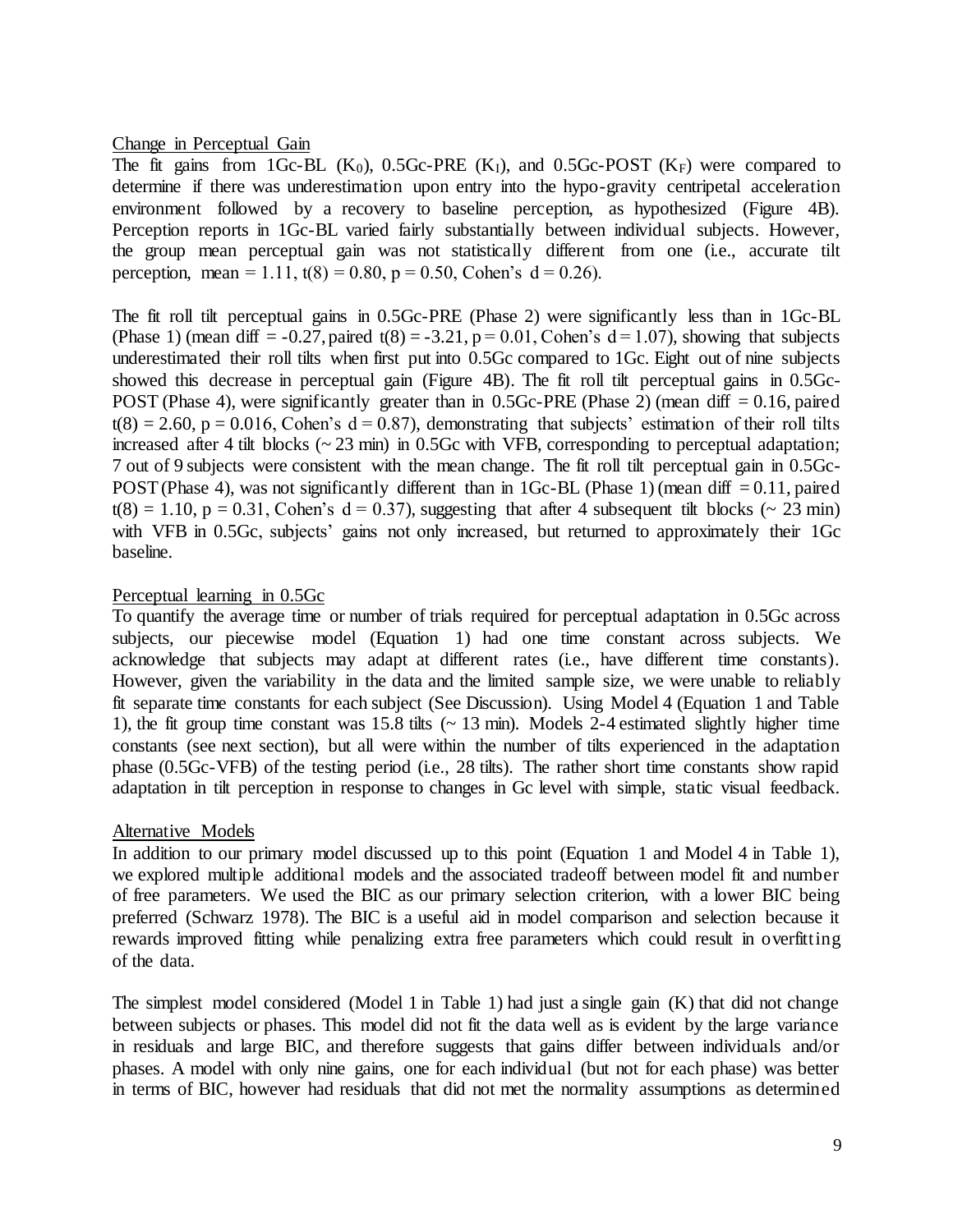by a Kolmogorov-Smirnov test. Comparing this model with Model 1 suggests that there were in fact differences in gain between subjects, but also that additional effects of the phase are needed to appropriately explain the data.

To see if the phase had an effect on gain as hypothesized, a model was fit with gains for each subject and each phase, with an exponential fit between 0.5Gc-PRE and 0.5Gc-POST (Model 2 in Table 1). The BIC for this model was dramatically reduced compared to Model 1, suggesting that in fact the gains were dependent on both subject and phase. This model allowed for individual fit time constants of adaptation,  $\tau$ , in 0.5Gc-VFB (Phase 3). These individually fit  $\tau$ 's had a large range  $(0.12 - 27.1)$  and by visual inspection, we determined that the exponential fits to individual data sets were adversely affected by limited data points per individual and inherent variability in perception. We therefore aimed to quantify a group time constant of adaptation, which we believed would be more representative and reliable due to a larger number of total data points included in the exponential fit.

The resulting model was our primary model, (Model 4 in Table 1) in which the gain was allowed to differ between subjects and phases, but the time constant of adaptation was constant across all subjects. This model yielded the lowest BIC indicating an appropriate balance between number of model parameters and model fit.

Studying left/right biases in roll tilt perception and the effect of gravity on these biases was not a primary focus of our study. Nonetheless, inspection of our data showed that some subjects exhibited slight perceptual biases  $\langle \langle 5 \rangle$  degrees). We found no consistent left/right bias across subjects. However, to be thorough, we did attempt models that included a bias term (for all subjects or for each individual subject as separate parameters), but the added parameter(s) was (were) not beneficial (i.e., increased BIC). Interestingly, we did find a significant systematic shift in bias between 1Gc-BL and 0.5Gc-PRE such that regardless of the initial bias in 1Gc, the bias increased upon entering 0.5Gc (comparing 1Gc-BL (Phase 1) and 0.5Gc-PRE (Phases 2): mean difference  $= 3.44$  degrees, t(8) = 2.85, p = 0.02, Cohen's d = 0.95, corresponding to a consistent rightward shift in the bias). In the initial 0.5Gc-PRE phase, the bias was significantly different from zero (mean = 1.86, t(8) = 2.37, p = 0.045, Cohen's  $d = 0.79$ ). After time spent in 0.5Gc with VFB, the bias significantly decreased (comparing 0.5Gc-PRE and 0.5Gc-POST, Phases 2 and 4: mean difference = 2.54,  $t(8) = 3.15$ ,  $p = 0.01$ , Cohen's  $d = 1.05$ ), corresponding to a return to near the 1Gc value (no significant difference, mean diff =  $0.90$ , t(8) =  $0.98$ , p =  $0.36$ , Cohen's d = 0.24). In an attempt to incorporate this observed bias shift and for completeness, we fit the data with Model 3 (Table 1) that included individual gains for each phase, a group time constant  $(\tau)$ , and a group bias in 1Gc-BL equal to the group bias in 0.5Gc-POST. As the simplest transition between 0.5Gc-PRE and 0.5Gc-POST, we included a linearly decreasing bias throughout 0.5Gc-VFB. Although this model had slightly less residual variance than our simpler, primary model, it still had a higher BIC due to its two additional free parameters (bias and bias shift). We conclude that our primary model (Model 4 in Table 1, Equation 1) is the most appropriate model of those considered. Furthermore, we highlight that in all models considered, the major conclusions pertaining to the effect of gravity level on perceptual gain was consistent: 1) reduction in perceptual gain between 1Gc-BL and 0.5Gc-PRE and 2) increase in perceptual gain between 0.5Gc-PRE and 0.5Gc-POST with a fairly short time constant of adaptation.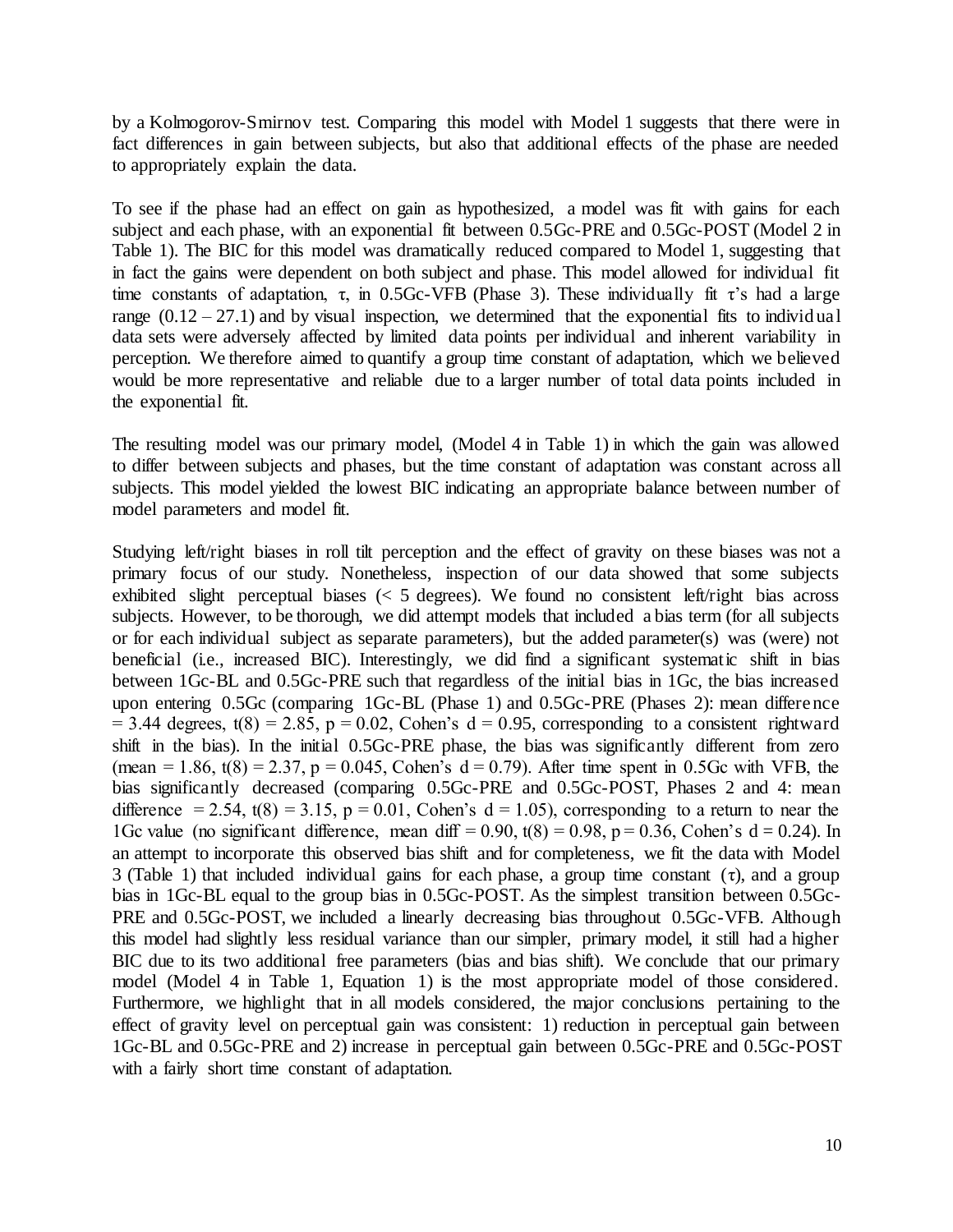| #              | Group                               |                                            |        | Individual   $BIC$   # of Free |      |           | Var. in $\tau$ (# of Bias Shift 0.5Gc |           | 0.5 <sub>GC</sub>                                             |  |
|----------------|-------------------------------------|--------------------------------------------|--------|--------------------------------|------|-----------|---------------------------------------|-----------|---------------------------------------------------------------|--|
|                | <b>Parameters</b>                   | <b>Parameters</b>                          |        | ParametersResiduals trials)    |      |           | $(\text{deg})$                        |           | $\frac{1}{2}$ transition <sup>1</sup> adaptation <sup>2</sup> |  |
|                | $K$ (single gain<br>for all phases) | $\sim$ $\sim$                              | 1893.5 |                                | 72.9 |           |                                       |           |                                                               |  |
|                |                                     |                                            |        |                                |      |           |                                       |           |                                                               |  |
| $\overline{2}$ |                                     | $\tau$ , K <sub>0</sub> , K <sub>1</sub> , | 1680.3 | 36                             | 27.7 | $0.12$ to | $\sim$ $\sim$                         | 8/9, 0.01 | 9/9, 0.01                                                     |  |
|                |                                     | $K_{\rm F}$                                |        |                                |      | 27.1      |                                       |           |                                                               |  |
| 3              | $\tau$ , bias, bias<br>shift        | $K_0, K_I, K_F$ 1642.2                     |        | 30                             | 27.6 | 41.7      | 0.95                                  | 8/9.0.02  | 6/9, 0.04                                                     |  |
| $\overline{4}$ | Т                                   | $K_0, K_I, K_F$ 1632.3                     |        | 28                             | 27.7 | 15.8      |                                       | 8/9, 0.01 | 7/9, 0.04                                                     |  |

**Table 1. A comparison between multiple perception models ranked by BIC**

<sup>1</sup> Number of subjects whose fit gains decreased from 1Gc-BL to 0.5Gc-PRE  $(K_0 - K_1 > 0)$  and associated pvalue for a paired t-test between those fit gains (N=9).

<sup>2</sup>Number of subjects whose fit gains increased from 0.5Gc-PRE to 0.5Gc-POST ( $K_I - K_F \lt 0$ ) and associated p-value for a paired t-test between those fit gains (N=9).

#### Müller Effect

Previous studies related to visual orientation during roll tilt stimuli have shown evidence of a Müller (E) effect (Müller 1916), or overestimation of roll tilts at small angles and/or an Aubert (A) effect, or underestimation of roll tilt at large angles (Aubert 1861). See (Howard 1982; Howard and Templeton 1966) for a review. The group mean roll tilt perceptual gains in Phases 1, 2, and 4 for each tilt angle (Figure 5) suggest that the Müller (E) effect was present in our data, such that subjects overestimated small roll tilts in 1Gc and initially in 0.5Gc (0.5Gc-PRE). The lack of E effect in Phase 4 suggests that the extended time spent in 0.5Gc with VFB just prior may have trained out the tendency to overestimate small angles. This E effect was not incorporated into our main model. When we fit models that included data from 1) all the angles, or 2) only the largest five angles (eliminating data for smaller angles,  $\pm 10$  and 15 degrees, where overestimation was evident in 1 and 0.5Gc) resulted in sets of fit gains  $(K_0, K_I, K_F)$  that were not significantly different from each other (two-sample t-tests,  $p > 0.05$ ). With only the large angles included, the fit group time constant of adaptation in  $0.5$ Gc-VFB (Phase 3) was 19.0 tilts ( $\sim 15$  min) which is slightly higher, but not substantially different from the group time constant when all angles were included in the model.

## No Evidence of Differences Between Genders

While the study, with 4 females and 5 males, was not specifically powered to investigate gender differences, we conducted an exploratory analysis to determine if any differences could be found. There were no significant differences in mean gains  $K_0$ ,  $K_l$ ,  $K_F$  between females and males (two sample t-test,  $p > 0.05$ ). Additionally, when including only females or only males, the main conclusions remained mostly the same as when including all subjects in a single group. The lone exception is that when considering only the 5 males, there was only a hint of, but no significant, difference between the initial and final phases in 0.5Gc (mean diff = 0.06, paired t(4) = 1.21, p = 0.15) suggesting less decisive perceptual adaptation.

#### Motion Sickness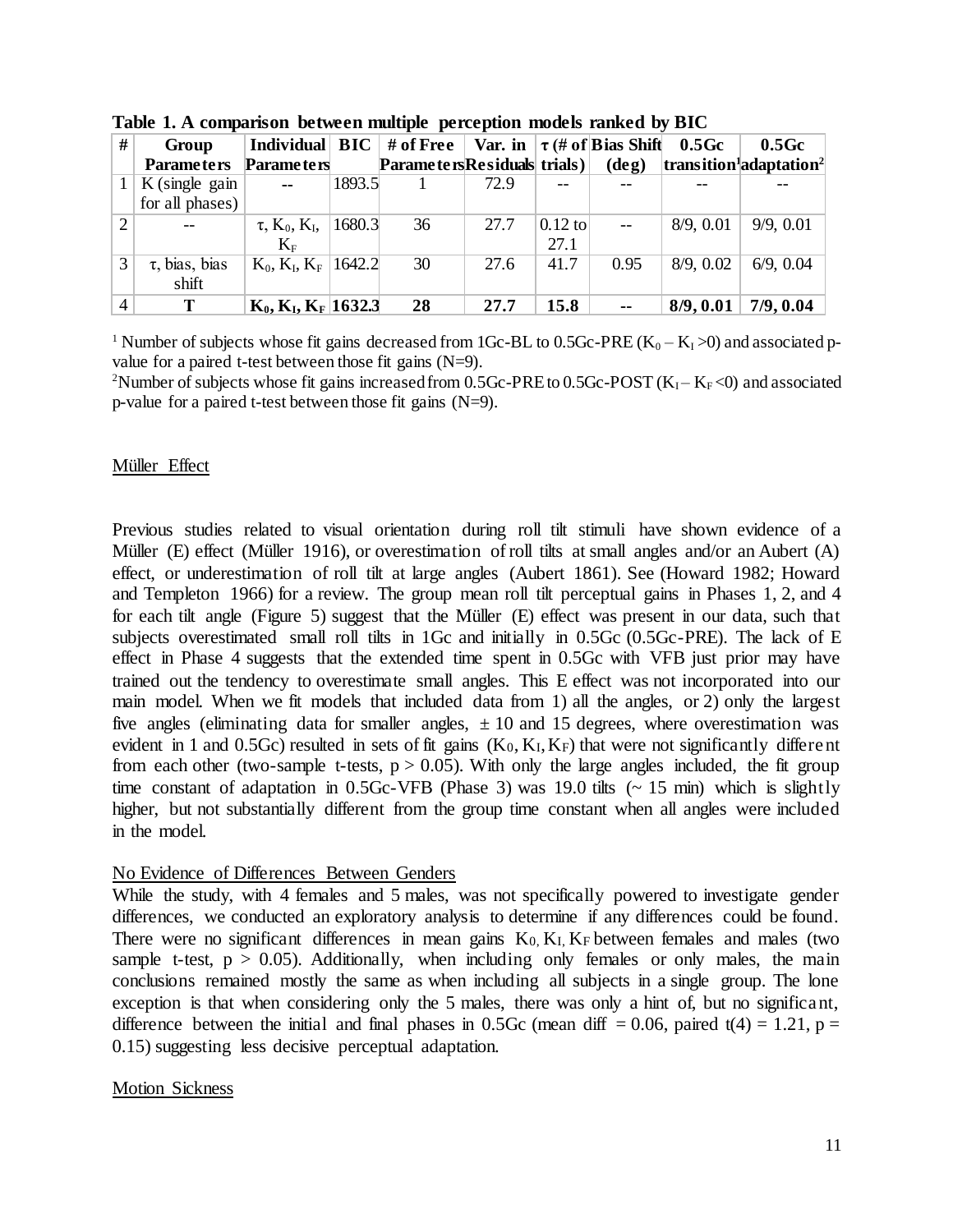Motion sickness scores were very low throughout all testing, with a maximum score (on a scale of 0 - 20) of four reported by a single subject after one tilt block in 1Gc-VFB. For the remainder of subjects, motion sickness scores did not go above two, and four subjects reported zero motion sickness throughout all testing.

## **Discussion**

Using a novel ground-based altered-gravity paradigm, we investigated the impact of hypo-gravity on human tilt perception. To our knowledge, this is the first study to experimentally measure human perception of moderate self-tilt when placed in a (simulated) hypo-gravity environment. As hypothesized, a 0.5Gc environment (i.e., hypo-gravity analog) caused humans to significantly underestimate their own whole-body roll tilt as compared to their tilt perception in 1Gc. This error in motion perception lessened over time while in 0.5Gc. During this time, visual feedback was given but only after subjects had completed their reports, at the end of each tilt. After 28 tilts  $($ 23 min) in 0.5Gc, perceptual gains (perceived angle/actual angle) returned to 1Gc baseline levels, indicating perceptual learning in the hypo-gravity analog environment. Using an exponential model, we quantified a remarkably rapid group time constant of adaptation (i.e.  $\sim 16$  tilts or  $\sim 13$ ) minutes). This study quantified the effect of hypo-gravity on tilt perception *immediately* after a sudden change in gravity magnitude, as compared with post-spaceflight studies that typically begin 1 hour to 1 day post-landing.

## Initial Underestimation of Roll Tilt in Hypo-Gravity

Overestimation of roll tilt in hyper-gravity has been shown both empirically (Clark et al. 2015b; Colenbrander 1963; Correia et al. 1965; Schöne 1964) and predicted by modeling efforts (Clark et al. 2015c). This alteration in roll tilt perception is referred to as a "G-Excess" illusion and is often conceptually attributed to a given roll tilt in hyper-gravity causing an increased utricular shear force stimulation. The increased utricular shear leads to perceiving roll tilts as larger than they actually are (i.e. overestimation). This reasoning implicitly assumes that the CNS interprets the GIF stimulation in the utricular plane differently than that to the saccule (i.e. approximately perpendicular to the utricular plane) (Ormsby and Young 1976). Recent work (Clark et al. 2015c) has modified a model of dynamic orientation perception to explain this overestimation by differentially weighting otolith stimulation in the utricular plane vs. perpendicular to the plane (i.e., in the saccular direction).

The modified model predicted an *underestimation* of roll tilt in hypo-gravity. Specifically, the model predicts that in 0.5 G, roll tilt will be underestimated by 17.5% of the actual tilt angle (e.g. a roll tilt of 20 degrees will be perceived as ~16.5 degrees, on average) (Clark et al. 2015c). While the current dataset contains substantial inter-subject variation in the amount of underestimation observed, the subjects as a group appear consistent with this prediction. The percentage of underestimation observed (i.e.,  $(K_0-K_1)/K_0$  from Equation 1) had a mean of 23.2% (95%) confidence interval: 8.8-37.5%). We note that similarly large inter-subject variability in the change in perceptual gain was observed in our previous *hyper*-gravity experiment (i.e. overestimation gain changes of 8 to 45%, mean=35%, across 8 subjects) (Clark et al. 2015b). Unfortunately there were no subjects in common between the current hypo-gravity and previous hyper-gravity experiments (Clark et al. 2015b), so we cannot yet assess if an individual's susceptibility in terms of gain change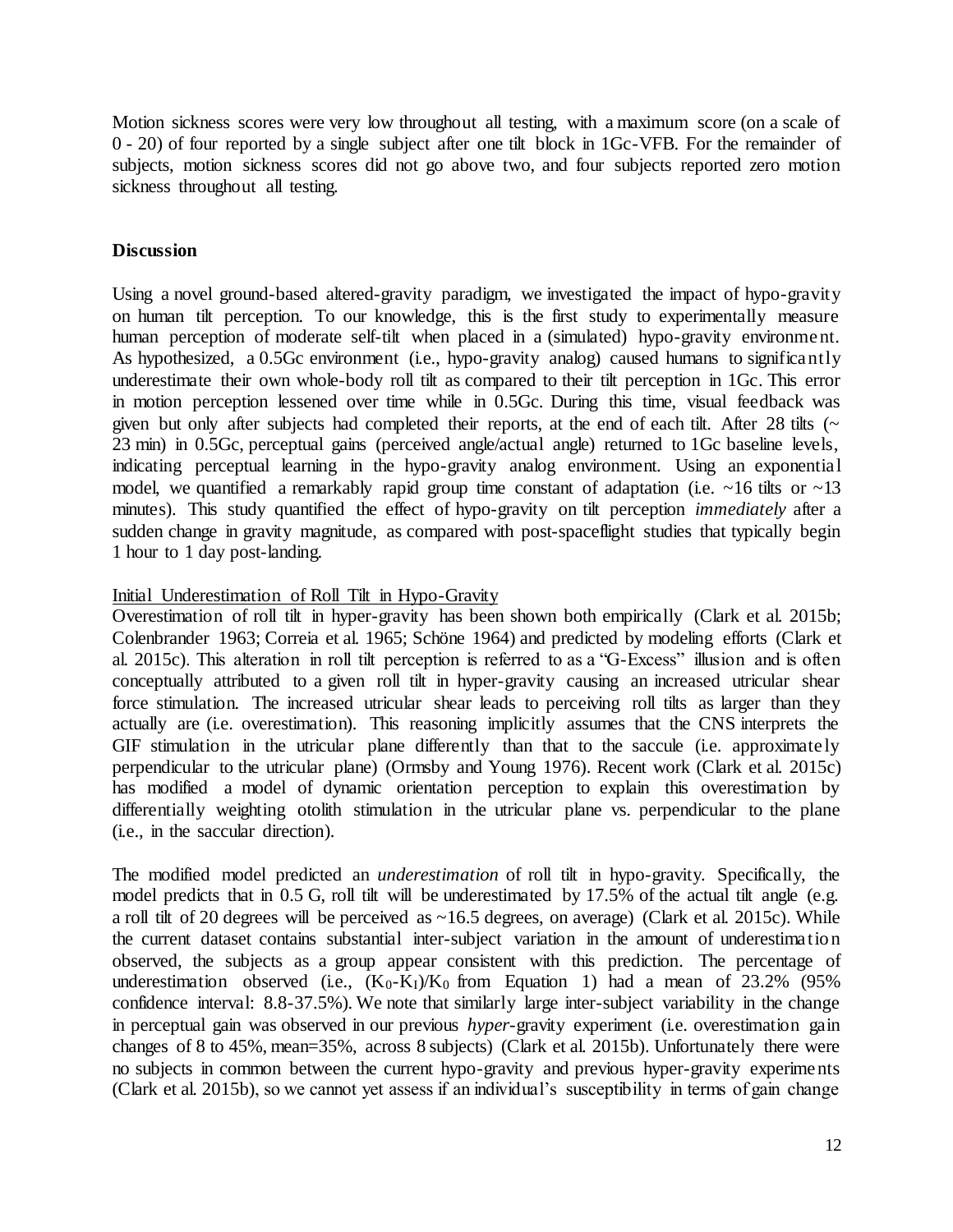correlates across altered gravity levels. Nonetheless, the model predictions, which were calibrated in hyper-gravity, and now directly applied to 0.5 G, appear to be consistent with the group average. In a parabolic flight study with one subject, underestimation of roll tilt in hypo-gravity (at 0.16 and 0.38 G) was also observed and found to be consistent with the model prediction (Clark and Young 2017). This and the current study suggest a similar mechanism to what was proposed in hyper-gravity. Specifically, that the CNS differentially weights the otolith stimulus that is in the utricular shear primary plane, which is increased in hyper-gravity and decreased in hypo-gravity, for a given roll tilt). Therefore, to parallel the "G-Excess" illusion in hyper-gravity, we reiterate the proposal of the "G-Shortage" illusion (Clark and Young 2017) to refer to the underestimation of roll tilt in hypo-gravity. The reduced tilt perception cue in hypo-gravity impairs performance on a manual control task (Rosenberg, et al. 2018, minor revisions).

A recent spaceflight study observed increased variance in orientation perception post-flight (Harris et al. 2017). Unfortunately, our experimental design did not include sufficient replicates to properly calculate the variance of tilt perceptual reports within each gravity condition for each subject. As a preliminary analysis, we calculated the standard deviation of the residuals in each gravity condition (from a simple  $\theta_{per} = K\theta_{act} + B$  model) and found no significant differences between 1Gc (mean standard deviation of residuals  $= 4.1^{\circ}$ ) and 0.5Gc-PRE (stdev=3.6°) (paired ttest, t(8)=0.91, p=0.39), 1Gc and 0.5Gc-POST (stdev=3.2°) (t(8)=1.1, p=0.31), 0.5Gc-PRE and 0.5Gc-POST ( $t(8)=0.77$ ,  $p=0.46$ ). Future investigations of orientation perception in altered gravity should specifically aim to quantify perceptual variability.

## Perceptual Learning in Hypo-Gravity Reduces Underestimation

After initial underestimation, subjects demonstrated significant and rapid modification in the perception of roll tilt in 0.5Gc. Specifically, by 0.5Gc-POST (Phase 4, see Figure 4B), 7 of 9 subjects underestimated less than in 0.5Gc-PRE (Phase 2) and the perceptual gain significantly increased across subjects. Various factors could have driven this change in perceptual gain. In 0.5Gc-VFB (Phase 3), at the end of each tilt, subjects received visual feedback consisting of veridical orientation information (Figure 2). Pilot testing without providing any visual feedback (i.e., subjects only viewed the SVV bar or the fixation point in Figure 2), showed that 2 of 3 subjects did not clearly demonstrate an increase in gain over the same time period. As we aimed to study the adaptive response to hypo-gravity, based upon these pilot results, we added the visual feedback to the experiment. While the pilot results are not conclusive, they suggest the importance of the veridical visual feedback in helping drive the change in perceptual gain in 0.5Gc. In addition, other non-visual sensory cues may provide veridical information about tilt perception that could be used to adjust perceptual gain. Specifically, somatosensory cues and even rotational cues from the semicircular canals, if supra-threshold and integrated properly, could provide useful information about roll tilt. Finally, extended exposure to 0.5Gc could have altered the otolith response resulting in less underestimation over time, though we believe this to be unlikely in the relatively short time period (i.e.,  $\sim$  23 minutes) of that phase of the experiment.

Time constants of adaptation due to gravity changes have not been previously quantified for perceptual responses, as was done in this study. Clark et al. (2015b) found evidence of adaptation in hyper-gravity in perceptual responses during passive dynamic rotations, but the study was not designed to quantify the time constant of adaptation. A study of post-flight locomotion function estimated the time for a typical subject to reach 95% recovery as approximately 15 days (Mulavara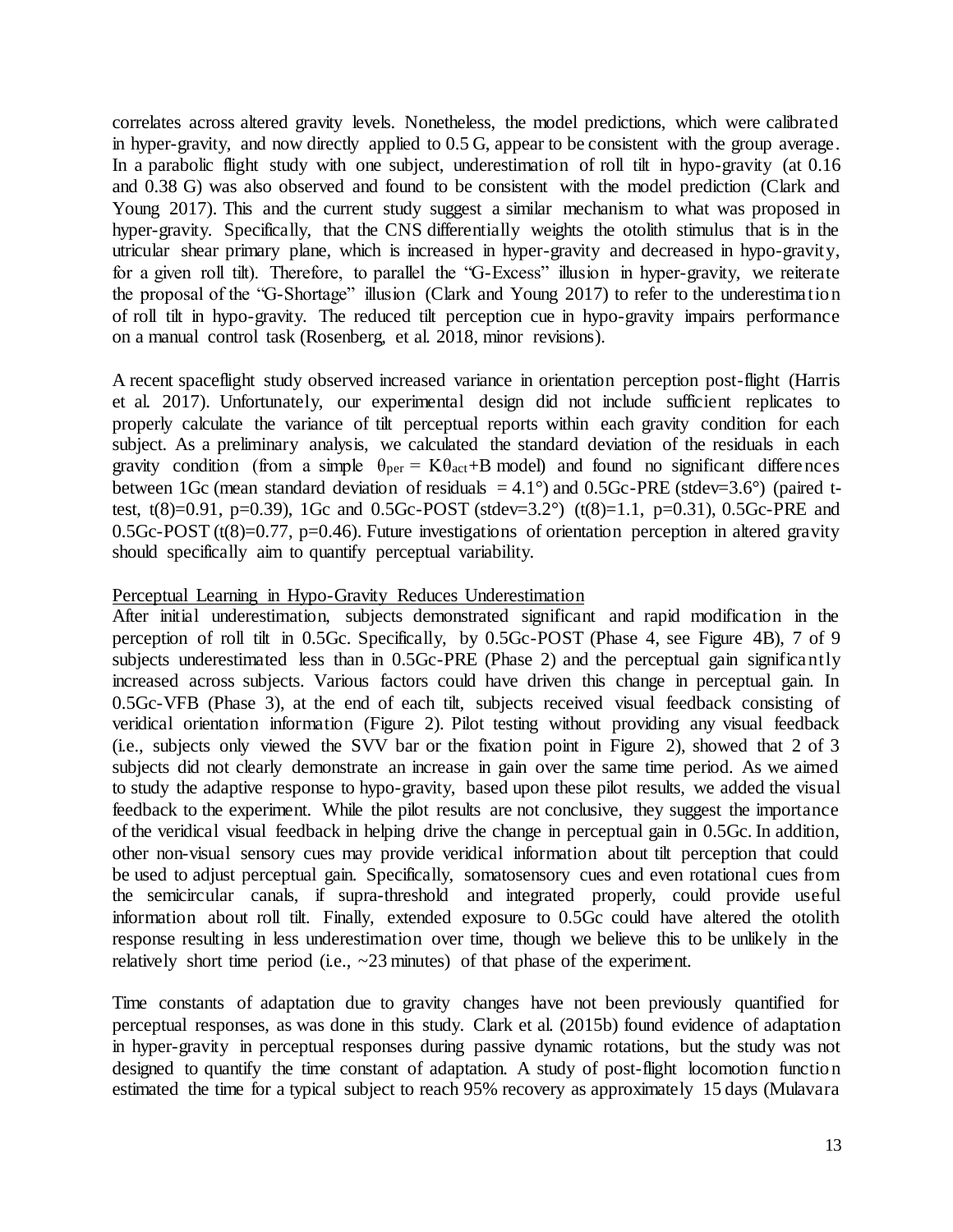et al. 2010). The adaptation in orientation perception we observed here occurred over a much more rapid timeframe (i.e., time constant=16 tilts or 13 minutes). There is neural evidence of similarly rapid sensorimotor adaptation during active head movements (Brooks et al. 2015; Carriot et al. 2015), as well as adaptation of saccade eye movements (Shelhamer et al. 2002). Further, Clark et al. (2015a) examined manual control responses to whole body disturbances with hyper-gravity exposure and estimated the time constants of adaptation to be 1.8 min in 1.5 G and 3.6 min in 2 G. A potential explanation for these apparently differing timeframes of sensorimotor adaptation is that single-axis, relatively simple adaptations (e.g., roll tilt perception in hypo-gravity analog, manual control of roll tilt in hyper-gravity, execution of head movements) occur rapidly, while complex reinterpretations (e.g., locomotion through an obstacle course after returning from an environment without gravity) may require additional time to become fully engrained.

We hypothesize that the veridical visual feedback, potentially in combination with other sensory cues, led to a reinterpretation of tilt cues in 0.5Gc causing less perceptual underestimation. However, we cannot entirely rule out the possibility that this change in perceptual gain had a cognitive component (i.e., the subject learned to consciously and purposefully align the SVV bar at an angle greater than their perceived tilt so that their reports would be more likely to match the horizon that would appear afterwards). However, we carefully worded our instructions to try to avoid this type of strategic behavior by emphasizing to subjects that 1) when performing the SVV task they should focus on their "*current perception*" and only "*think about how you feel you are oriented at that instant in time*" and 2) "*while the visual scene is being displayed, please look at it and do your best to make sense of where the horizon is compared to your body.*" Visual feedback was only given *after* SVV reports were completed for a given tilt, so it could not influence the report for that specific tilt angle. Subsequent tilts were different and random so any cognitive adjustment to perceptual reports would have to be generalized and comprehensive.

We propose the following mechanisms to explain the initial underestimation in 0.5Gc followed by the subsequent increase in perceptual gain. Transitioning from 1Gc to 0.5Gc reduces the utricular shear stimulation for a given roll tilt. If the CNS uses the mapping between utricular shear and roll tilt that is appropriate for 1Gc, this will result in initial underestimation in 0.5Gc. However, feedback from the visual scene and potentially other sensory cues that are unaffected by the 0.5Gc environment conflict with this mapping. Over time and with repeated feedback, the CNS reinterprets the modified utricular shear stimulation to better align with the other sensory cues for roll tilt leading to less underestimation.

Perceptual learning changes and adaptation in hypo-gravity are relevant in the context of spaceflight largely because future missions will involve landing and functioning on asteroids or planetary surfaces with less gravity than Earth (e.g. the moon or Mars). Data from the Apollo era of moon missions is limited and since then human space exploration has consisted entirely of transitions between microgravity while in orbit and 1 G here on Earth, with brief hyper-gravity during launch and re-entry. We suspect a similar mechanism occurs when astronauts transition between gravity environments (e.g., landing on the moon or Mars), in which visual and other sensory information unaffected by the altered gravity environment provides sensory feedback to reinterpret modified otolith and other graviceptor cues. While the current study quantifies the acute adaptation in orientation reports upon initial exposure to a hypo-gravity analog, we note several important caveats in applying these results for future exploration of the moon or Mars. First, in our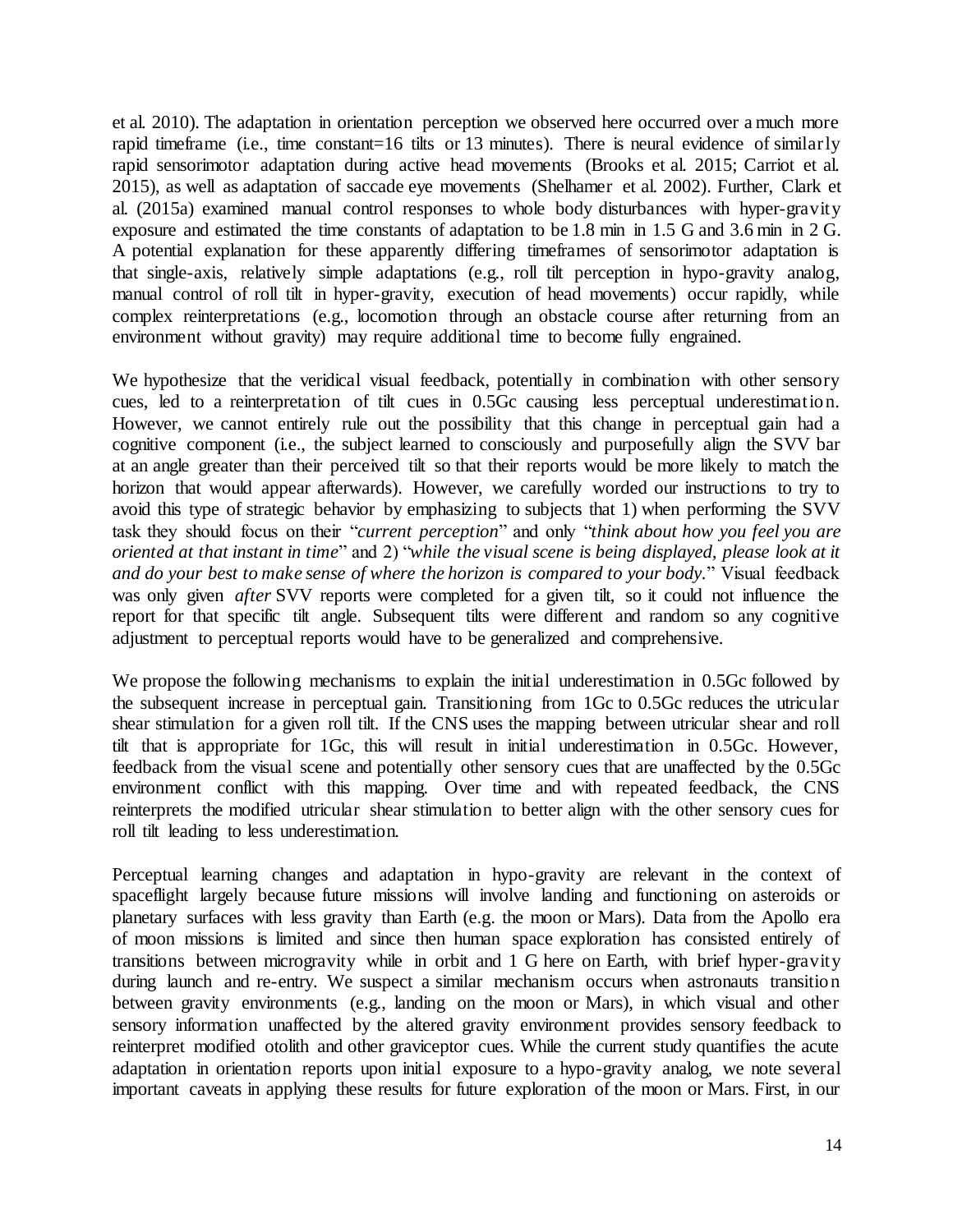laboratory experiment visual feedback was limited to intermittent, static cues, while astronauts will continuously experience dynamic orientation and rotational cues. Second, to precisely control the roll tilts, only passive motions (i.e., experimenter-controlled) were used and astronauts will experience active motions (e.g., self-locomotion). Third, the short-radius centrifuge paradigm to create a hypo-gravity analog differs from a pure hypo-gravity environment on the moon or Mars in a handful of ways, detailed in the last section. Finally, prior to landing on the moon or Mars, astronauts will experience 3 days to 6 months of microgravity exposure preceding the transition to hypo-gravity. Diminished perceptual ability in an operational hypo-gravity environment (e.g., landing on the moon) could be further worsened by motion sickness drugs (Diaz-Artiles et al. 2017)

## Gender Differences

We did not find any substantial differences in roll tilt perception between females and males in our study, although we acknowledge that we are limited by a small sample size. This is consistent with previous studies typically failing to find sex/gender differences in sensorimotor performance of adaptation to altered gravity (Bermudez Rey et al. 2016; Reschke et al. 2014). Inter-individual differences in perceptual gains were relatively large within each phase, including the 1Gc baseline phase (Figure 4B). These differences in perceptual gains between subjects were larger than the changes in perceptual gain between 1Gc and initial exposure to 0.5Gc and between initial and final 0.5Gc phases. Nonetheless, even with these individual differences, our hypothesized changes in perception were seen in the group mean gains as well as in the majority of individual subjects.

# Model Fit and Müller Effect

The models discussed in this paper made a number of assumptions. A primary assumption was that there is a linear relationship between actual and perceived angles across the range of angles tested in our experiment. We showed evidence of a Müller effect (Müller 1916) in our data, in that smaller roll tilt angles tended to be overestimated compared to larger angles, particularly in the 1Gc baseline and initial 0.5Gc phases (Figure 5). This would suggest a nonlinear relationship between actual and perceived angles. However, refitting our models excluding the two smallest angles  $(\pm 10, 15$  degrees) resulted in fit gains not different from those fit when all angles were included, suggesting that the overall impact of the Müller Effect was relatively small, and that the assumption of a linear relationship between actual and perceived angles did not confound our conclusion. We also made the assumption in our modeling effort that the change in perception during 0.5Gc-VFB (Phase 3), matched the behavior of an exponential decay curve. There are a number of behaviors associated with adaptation and learning. For example, there could be a sudden discrete shift indicating a change in strategy or consistently gradual changes explained with a linear fit. Although we cannot entirely rule out these alternatives, using an exponential decay curve gave us reasonable model fits with normally distributed and homoscedastic residuals, suggesting that the change in perceptual gain in 0.5Gc-VFB was consistent with exponential decay.

Our study was not meant to focus on changes in perceptual bias due to changes in gravity level, however we did observe a systematic rightward bias shift immediately after the decrease in centripetal acceleration. Specifically, in addition to a reduced gain in 0.5Gc, subjects tended to have a bias towards perceiving the direction of centripetal acceleration slightly to the right of where it actually was. Harris et al. (2014) found a slight (2-3 degrees) leftward bias in "perceptual upright" (PU), using a centrifuge to produce  $\leq 1$  Gc centripetal acceleration aligned with the body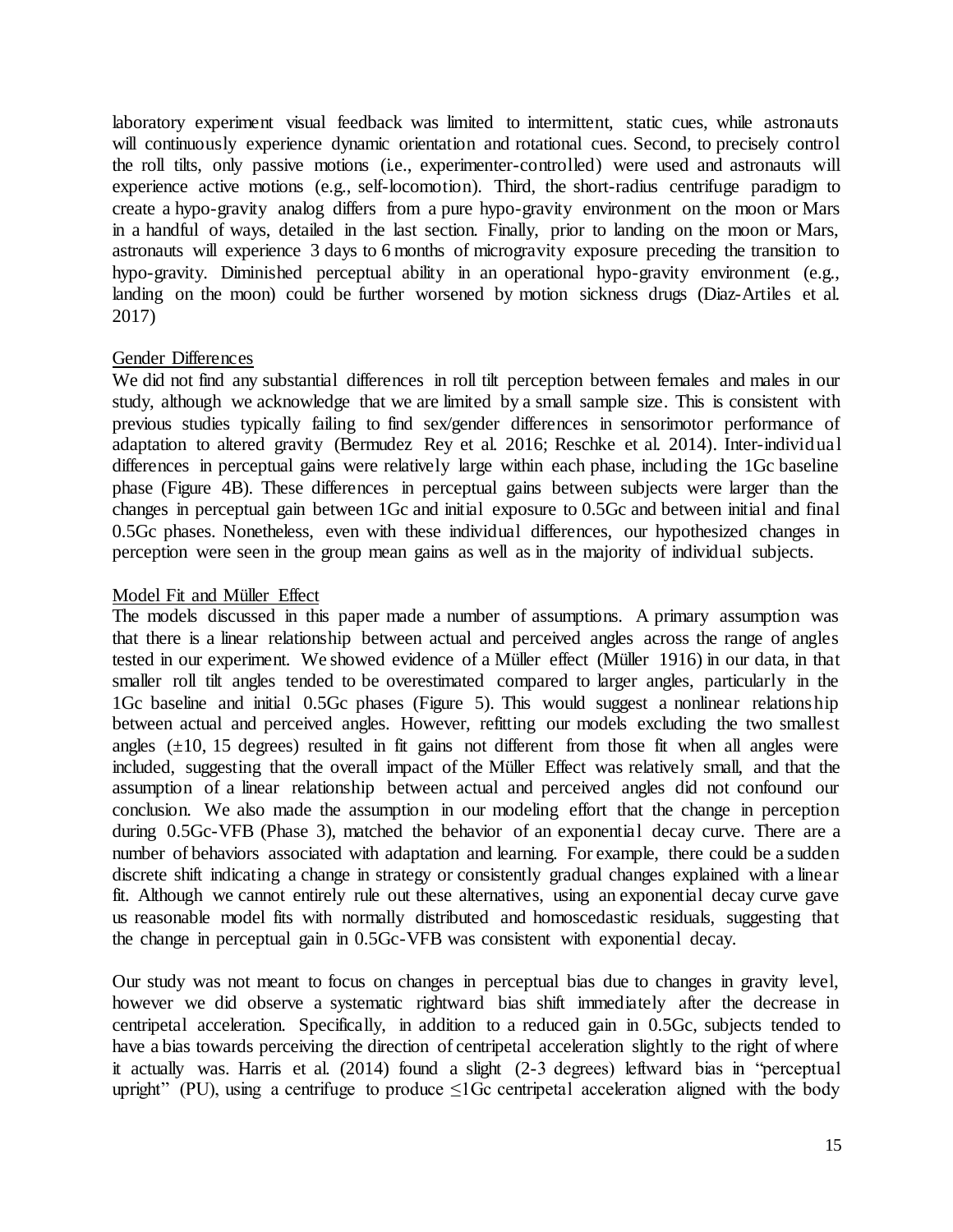axis (i.e., no tilt). Bias in PU has been attributed to body senses (i.e., idiotropic vector) (Barnett-Cowan et al. 2013). The leftward bias in their study appears similar across a range of hypo-gravic conditions and in 1Gc. This differs from our finding of a rightward bias initially in 0.5Gc and no significant bias in 1Gc, potentially due to different perceptual tasks (PU vs. SVV) or tilt conditions (aligned vs. tilted relative to centripetal acceleration). The centrifuge spin down from 1Gc to 0.5Gc causes a small tangential acceleration which, for our clockwise spin, tilted the net inertial force to the subject's right (consistent with a rightward bias in tilt perception). However, the peak misalignment is only 0.15 degrees (compared to a  $\sim$ 3 degree bias) and subjects do not report until at least 40 seconds after the tangential acceleration ends, making it an unlikely source. The shift in bias we observed in 0.5Gc is intriguing and worthy of further investigation.

Finally, one might reasonably question the validity of a model with 28 free parameters (i.e., model #4 in Table 1). However, recall that 27 of these parameters in the overall fit were just 3 parameters  $(K_0, K_I, K_F)$  that were allowed to differ between individual subjects (N=9, such that 3x9=27). For each subject, gravity changes in orientation perception (49 reports per subject) were modeled with just these 3 parameters, plus one (the time constant of perceptual adaptation  $\tau$ ) which was shared across subjects. It seems reasonable that individuals would possess unique values for each of the three perceptual gain parameters ( $K_0$  for the perceptual gain 1Gc,  $K_I$  for that initially in 0.5Gc,  $K_F$ for that in 0.5Gc-POST). In fact, we hypothesize there are also substantial inter-individual differences in the adaptation time constant  $(\tau)$ ; however with our data this yielded a slightly higher BIC (model #2 in Table 1).

## Limitations and Advantages of the Hypo-Gravity Paradigm

The use of a short-radius centrifuge to create a hypo-gravity environment has advantages over parabolic flight testing, primarily lower costs, longer possible exposure periods, and lower likelihood of motion sickness. Centrifugation does however introduce a gravity gradient, with gradually higher centrifugal force at the feet than at the head. In our seated configuration, the "gravity force" was 108% and 135% larger at the seat and feet, respectively, than at the head. While the ratio of gravity-gradient was the same between the 0.5Gc and 1Gc conditions, the difference in centripetal acceleration at the feet vs. head was 0.74 G for 0.5Gc and 1.48 G for 1Gc. How these gravity-gradients affected somatogravic cues throughout the body, impacting tilt perception, is unclear.

Additionally, we reiterate that in our 0.5Gc condition differs from to a true hypo-gravity environment (i.e., as would be experienced on a less massive body, such as the moon or Mars) due to the always present background 1 G in the subjects' x-axis. This causes the magnitude of the net gravito-inertial to be greater than 1 G and its direction to pitch relative to the subject. In the 1Gc condition, the net gravito-inertial at the head is 1.41 G ( $\sqrt{1^2 + 1^2}$ ) and pitched 45 degrees  $(\tan^{-1}(1/1))$  backwards relative to the subject. In 0.5Gc, it is 1.12 G and pitched back 63 degrees (where just gravity when supine without centrifugation corresponds to pitched back 90 degrees). Subjects did not perform a psychophysical task to quantify their pitch perception, but did not verbally report a confusing sense of pitch tilt. Specifically, subjects were able to successfully report their perception of static roll tilt in the coronal plane without conscious interference of the orthogonal Earth gravity force. On average, subjects perceived their orientation in 1Gc fairly accurately, consistent with previous experiments in which upright subjects were tilted relative to gravity, particularly for the <30 degree angles employed here (De Vrijer et al. 2009). In addition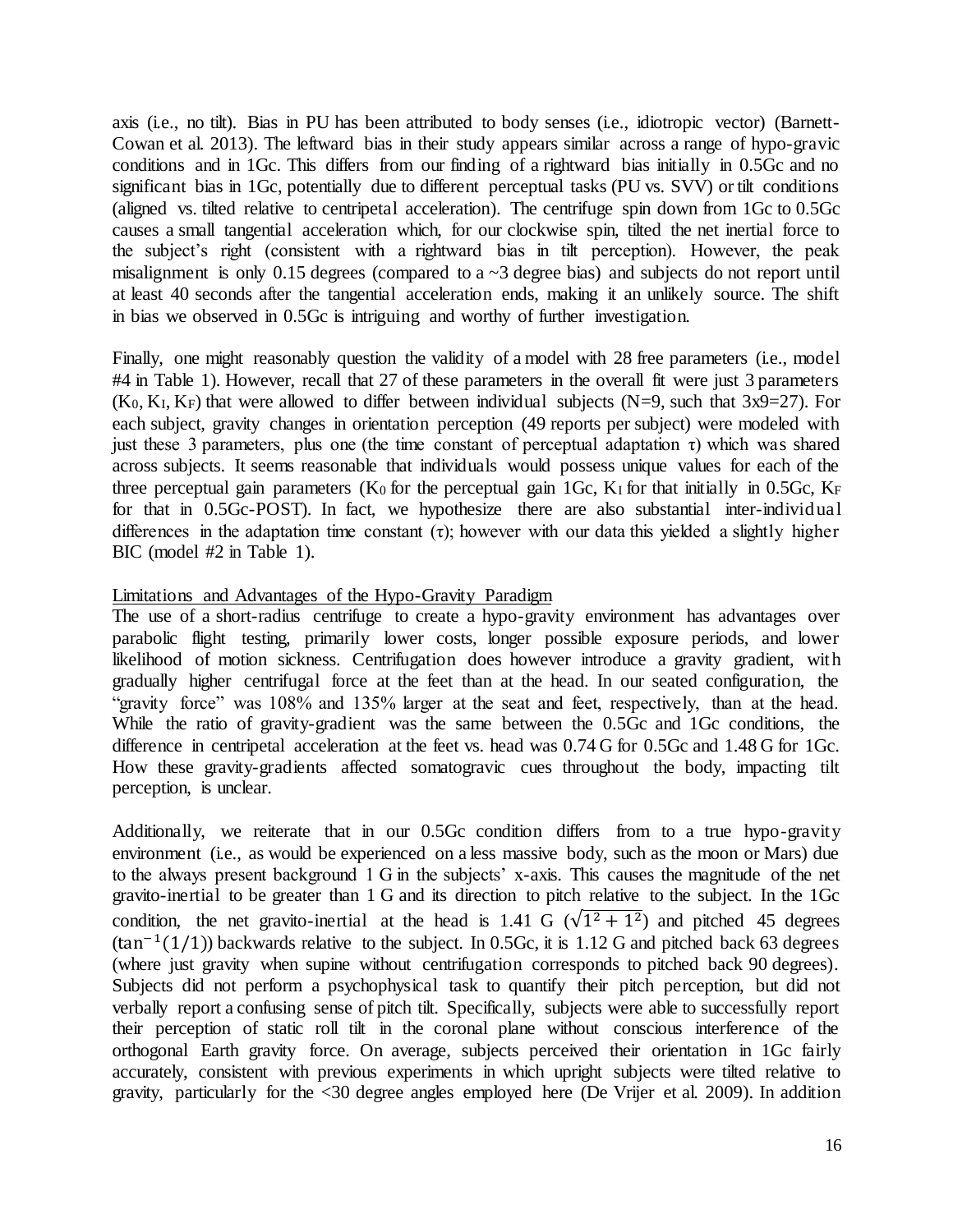with a small group of subjects  $(N=5, two of which participated in the primary supine study)$ , we reconfigured our motion device to quantify upright 1G roll tilt perception using the same equipment, SVV task, and procedures. The roll tilt perceptual gain in upright 1G (mean=1.04, 95% CI:  $0.80-1.28$ ) was similar to that in the supine 1Gc condition (mean=1.11,  $95\%$  CI:  $0.76-1.46$ ) and did not statistically differ (two sample t-test, difference in gain= $0.07$ , p= $0.58$ ). The intersubject variability in perceptual gain tended to be lower in the upright 1G condition (sample standard deviation of perceptual gains of 0.17 vs. 0.43 in supine 1Gc), but did not significantly differ (F-test for equality of variances, p=0.09). Lastly, although testing was done in a dark room and in a cab to eliminate external visual cues, proprioceptive and tactile cues could not be completely eliminated, and it is unclear how the brain may have interpreted the varying forces on the body due to the gravity gradient.

Despite these limitations, this hypo-gravity paradigm (i.e., 0.5Gc) provides three substantial benefits. First, spaceflight and suborbital flight can provide microgravity (near 0 G) but not easily G levels between 0 and 1 G, and at relatively high expense. Our paradigm can create any hypogravity level relatively easily and inexpensively. Second, our paradigm allowed us to measure alterations to a subject's orientation perception *immediately* after a gravity transition. Particularly, in comparison to tests of adaptation post-spaceflight, upon return to Earth, this represents a substantial improvement (Clément and Wood 2014; Parker et al. 1985; Young et al. 1984). Typically, such tests are only able to gain access to astronauts a few hours to days after landing. For example, a recent study (Clément and Wood 2014) found post-spaceflight (11-15 day Space Shuttle missions) that static roll tilt was overestimated relative to pre-flight. However, dynamic roll tilt perception did not significantly change relative to pre-flight. Such results might be impacted by the fact that testing does not occur until an hour or longer after landing. This uncontrolled exposure to 1 G would presumably drive readaptation prior to experimental measurements begin.

A notable exception is one study that investigated orientation perception in space using a centrifuge to create gravito-inertial stimulation (Clément et al. 2001). Also, the International Microgravity Lab-1 (IML-1) rotator could be configured in either yaw, pitch, or roll with the subjects' head slightly off-axis to produce centripetal acceleration (Reschke 1992). However neither device allowed for providing various tilt angles. Our test paradigm for hypo-gravity exposure allows for orientation perception measurements within one minute of the gravity transition.

A third benefit is that we can study adaptation in perceptual responses from initial exposure over an extended period of time. This is a benefit as compared to previous parabolic flight experiments (Clark and Young 2017; de Winkel et al. 2012; Dyde et al. 2009), which have only 20-30 seconds of hypo-gravity at a time interleaved with  $\sim$ 1.8 G "pull out" maneuvers. Understanding the timing of perceptual adaptation is important for future spaceflight operations that may occur during or immediately after a transition into a new gravity environment, such as piloted landing or emergency vehicle egress.

## Acknowledgements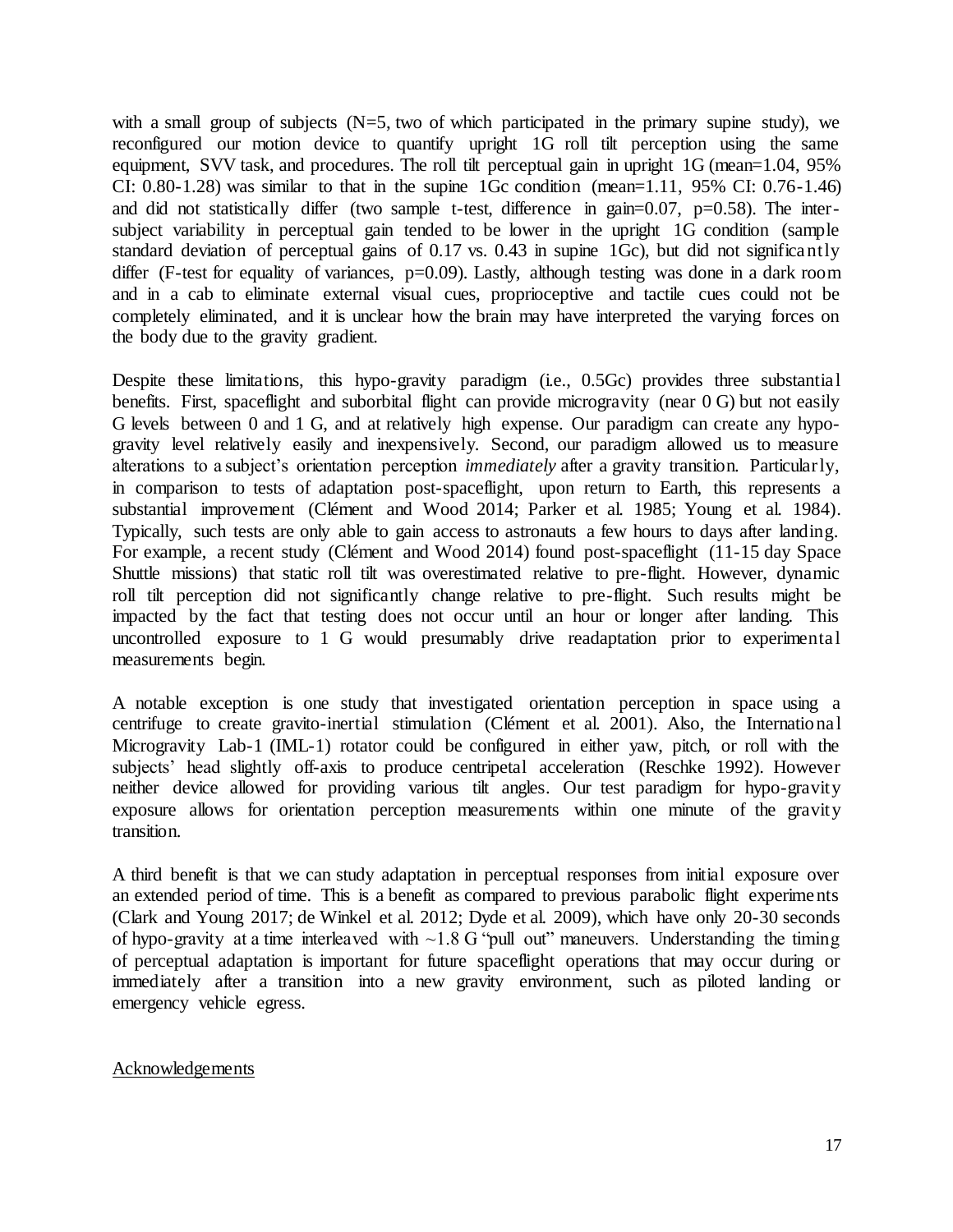We credit Dr. Dan Merfeld and Dr. Lionel Zupan for their major contribution of conceptualizing the hypo-gravity test environment used in this study. We thank Dr. Dan Merfeld for his scientific insight and assistance using his Eccentric Rotator device. We also thank Wangsong Gong and Bob Grimes for their technical expertise and our subjects for their participation. This work was supported by the National Space Biomedical Research Institute (NSBRI) through NASA NCC9- 58.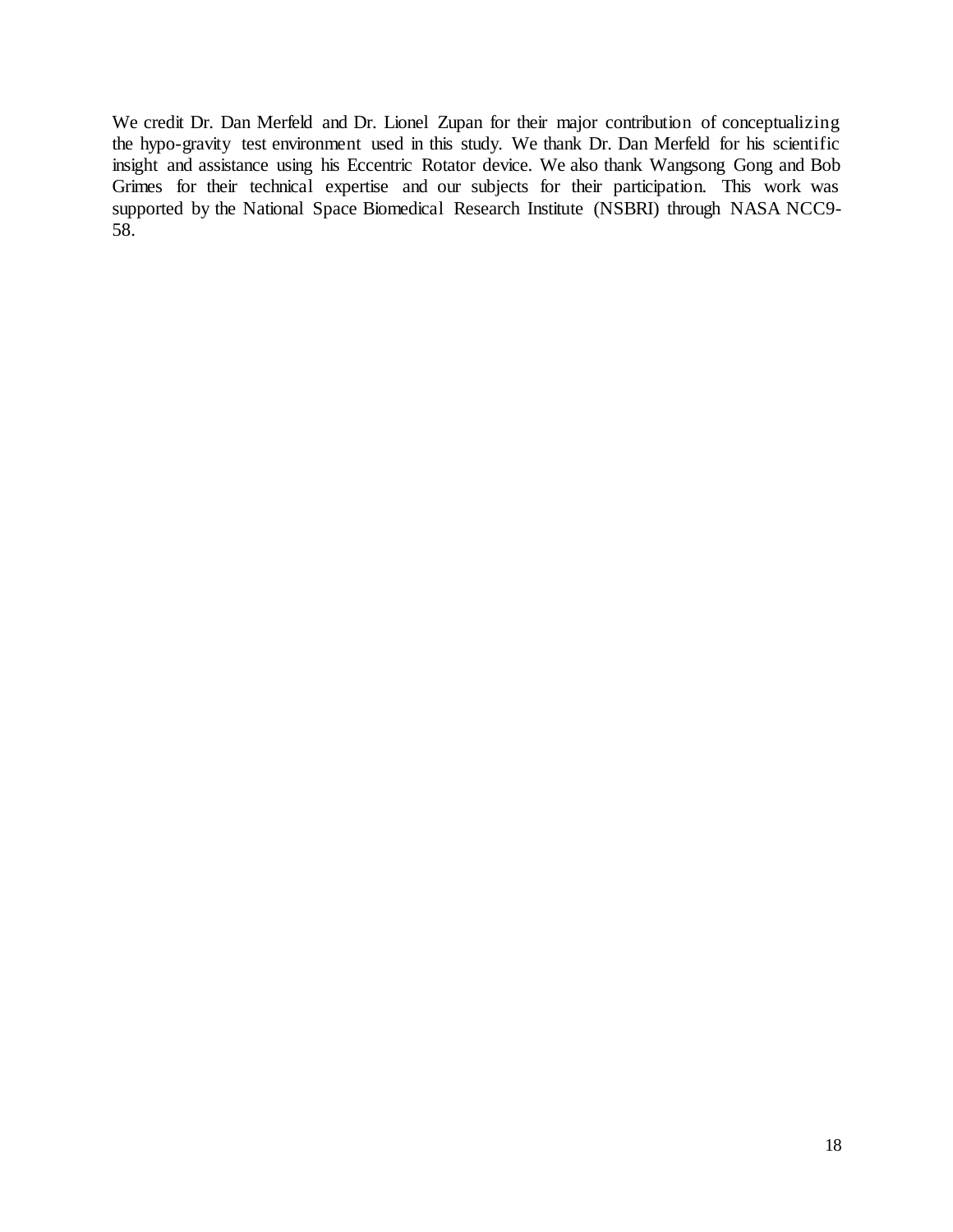## **References**

**Aubert H**. Eine Scheinbare Bedeutende Drehung von Objekten bei Neigung des Kopfes nach rechts oder links. *Arch Pathol Anat* 20: 381-393, 1861.

**Baccini M, Paci M, Del Colletto M, Ravenni M, and Baldassi S**. The assessment of subjective visual vertical: comparison of two psychophysical paradigms and age-related performance. *Atten Percept Psycho* 76: 112-122, 2014.

**Barnett-Cowan M, Jenkin HL, Dyde RT, Jenkin MR, and Harris LR**. Asymmetrical representation of body orientation. *J Vision* 13: 2013.

**Benson AJ**. Effect of Spaceflight on Thresholds of Perception of Angular and Linear Motion. *Archives of Oto-Rhino-Laryngology* 244: 147-154, 1987.

**Benson AJ, Kass JR, and Vogel H**. European Vestibular Experiments on the Spacelab-1 Mission .4. Thresholds of Perception of Whole-Body Linear Oscillation. *Exp Brain Res* 64: 264-271, 1986. **Bermudez Rey MC, Clark TK, Wang W, Leeder T, Bian Y, and Merfeld DM**. Vestibular

Perceptual Thresholds Increase Above the Age of 40. *Frontiers in Neurology* 7: 2016.

**Bloomberg JJ, and Mulavara AP**. Changes in Walking Strategies After Spaceflight. *Ieee Engineering in Medicine and Biology Magazine* 22: 58-62, 2003.

**Brooks JX, Carriot J, and Cullen KE**. Learning to expect the unexpected: rapid updating in primate cerebellum during voluntary self-motion. *Nature Neuroscience* 18: 1310-+, 2015.

**Brown EL, Hecht H, and Young LR**. Sensorimotor Aspects of High-Speed Artificial Gravity: I. Sensory Conflict in Vestibular Adaptation. *Journal of Vestibular Research* 12: 271-282, 2002.

**Carriot J, Jamali M, and Cullen KE**. Rapid Adaptation of Multisensory Integration in Vestibular Pathways. *Front Syst Neurosci* 9: 2015.

**Clark TK, Newman MC, Merfeld DM, Oman CM, and Young LR**. Human Manual Control Performance in Hyper-Gravity. *Exp Brain Res* 233: 1409-1420, 2015a.

**Clark TK, Newman MC, Oman CM, Merfeld DM, and Young LR**. Human Perceptual Overestimation of Whole-Body Roll Tilt in Hyper-Gravity. *J Neurophysiol* 113: 2062-2077, 2015b.

**Clark TK, Newman MC, Oman CM, Merfeld DM, and Young LR**. Modeling Human Perception of Orientation in Altered Gravity. *Front Syst Neurosci* 9: 2015c.

**Clark TK, and Young LR**. A Case Study of Human Roll Tilt Perception in Hypogravity. *Aerospace Medicine and Human Performance* 88: 682-687(686), 2017.

**Clément G, Denise P, Reschke MF, and Wood SJ**. Human Ocular Counter-Rolling and Roll Tilt Perception during Off-Vertical Axis Rotation after Spaceflight. *J Vestibul Res-Equil* 17: 209-215, 2007.

**Clément G, Moore ST, Raphan T, and Cohen B**. Perception of tilt (somatogravic illusion) in response to sustained linear acceleration during space flight. *Exp Brain Res* 138: 410-418, 2001.

**Clément G, and Wood SJ**. Motion Perception during Tilt and Translation After Space Flight. *Acta Astronaut* 2012.

**Clément G, and Wood SJ**. Rocking or Rolling - Perception of Ambiguous Motion after Returning from Space. *Plos One* 9: 2014.

**Colenbrander A**. Eye and Otoliths. *Aeromedica acta* 9: 45-91, 1963.

**Correia MJ, Hixson WC, and Niven JI**. On Predictive Equations for Subjective Judgments of Vertical and Horizon in a Force Field. *Acta Otolaryngologica (supplement)* 230: 1-20, 1968.

**Correia MJ, Hixson WC, and Niven JI**. Otolith Shear and Visual Perception of Force Direciton: Discrepancies and a Proposed Resolution Pensacola, FL: Naval Aerospace Medical Institute, 1965.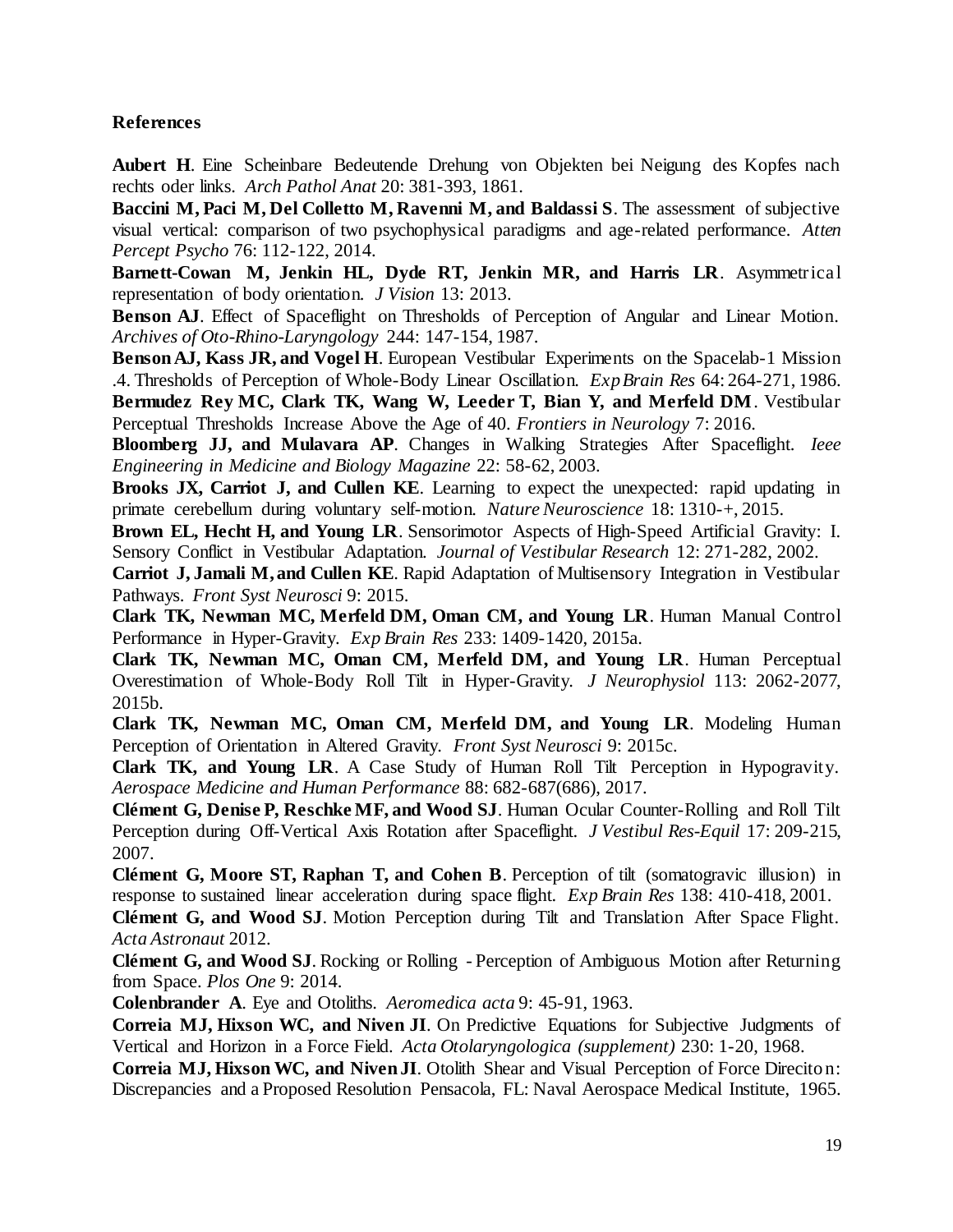**Corvera J, Hallpike CS, and Schuster EHJ**. A New Method for the Anatomical Reconstruction of the Human Macular Planes. *Acta Otolayngologica* 49: 4-16, 1958.

**Curthoys IS, Betts GA, Burgess AM, MacDougall HG, Cartwright AD, and Halmagyi GM**. The Planes of the Utricular and Saccular Maculae of the Guinea Pig. *Ann Ny Acad Sci* 871: 27-34, 1999.

**De Vrijer M, Medendorp WP, and Van Gisbergen JAM**. Accuracy-precision trade-off in visual orientation constancy. *J Vision* 9: 2009.

**de Winkel KN, Clément G, Groen EL, and Werkhoven PJ**. The perception of verticality in lunar and Martian gravity conditions. *Neurosci Lett* 529: 7-11, 2012.

**Diaz-Artiles A, Priesol AJ, Clark TK, Sherwood DP, Oman CM, Young LR, and Karmali F**. The Impact of Oral Promethazine on Human Whole-Body Motion Perceptual Thresholds. *Journal of the Association for Research in Otolaryngology* 18: 581-590, 2017.

**DiZio P, and Lackner JR**. Sensorimotor Aspects of High-Speed Artificial Gravity III: Sensorimotor Adaptation. *Journal of Vestibular Research* 12: 291-299, 2002.

**Dyde RT, Jenkin MR, Jenkin HL, Zacher JE, and Harris LR**. The Effect of Altered Gravity States on the Perception of Orientation. *Exp Brain Res* 194: 647-660, 2009.

**Gilson RD, Guedry FE, Hixson WC, and Niven JI**. Observations on Perceived Changes in Aircraft Attitude Attending Head Movements Made in a 2-g Bank and Turn. *Aerospace Med* 44: 90-92, 1973.

**Grabherr L, Nicoucar K, Mast FW, and Merfeld DM**. Vestibular thresholds for yaw rotation about an earth-vertical axis as a function of frequency. *Exp Brain Res* 186: 677-681, 2008.

**Gray RF, Crosbie RJ, Hall RA, Weaver JA, and Clark CC**. The Presence or Absence of Visual Coriolis Illusions at Varioius Combined Angular Velocities Johnsville, Pennslyvania: U.S. Naval Air Development Center, 1961.

**Graybiel A, Clark B, and Zarriello JJ**. Observations on Human Subjects Living in a "Slow Rotating Room" for Periods of Two Days *Archives of Neurology* 3: 55-73, 1960.

**Harm DL, and Parker DE**. Perceived Self-Orientation and Self-Motion in Microgravity, After Landing and During Preflight Adaptation Training. *Journal of Vestibular Research* 3: 297-305, 1993.

**Harris LR, Herpers R, Hofhammer T, and Jenkin M**. How Much Gravity Is Needed to Establish the Perceptual Upright? *Plos One* 9: 2014.

Harris LR, Jenkin M, Jenkin H, Zacher JE, and Dyde RT. The effect of long-term exposure to microgravity on the perception of upright. *Npj Microgravity* 3: 2017.

**Harris PA, Taylor R, Thielke R, Payne J, Gonzalez N, and Conde JG**. Research electronic data capture (REDCap)-A metadata-driven methodology and workflow process for providing translational research informatics support. *Journal of Biomedical Informatics* 42: 377-381, 2009. **Howard IP**. *Human Visual Orientation*. 1982.

**Howard IP, and Templeton WB**. *Human Spatial Orientation*. London New York Sydney: John Wiley & Sons, 1966.

**Karmali F, Diaz A, Galvan-Garza RC, Clark TK, Sherwood DP, and Young LR**. Development of a Countermeasure to Enhance Sensorimotor Adaptation to Altered Gravity Levels. In: *IEEE Aerospace Conference*. Big Sky, MT: 2016.

**Karmali F, and Shelhamer M.** The Dynamics of Parabolic Flight: Flight Characteristics and Passenger Percepts. *Acta Astronaut* 63: 594-602, 2008.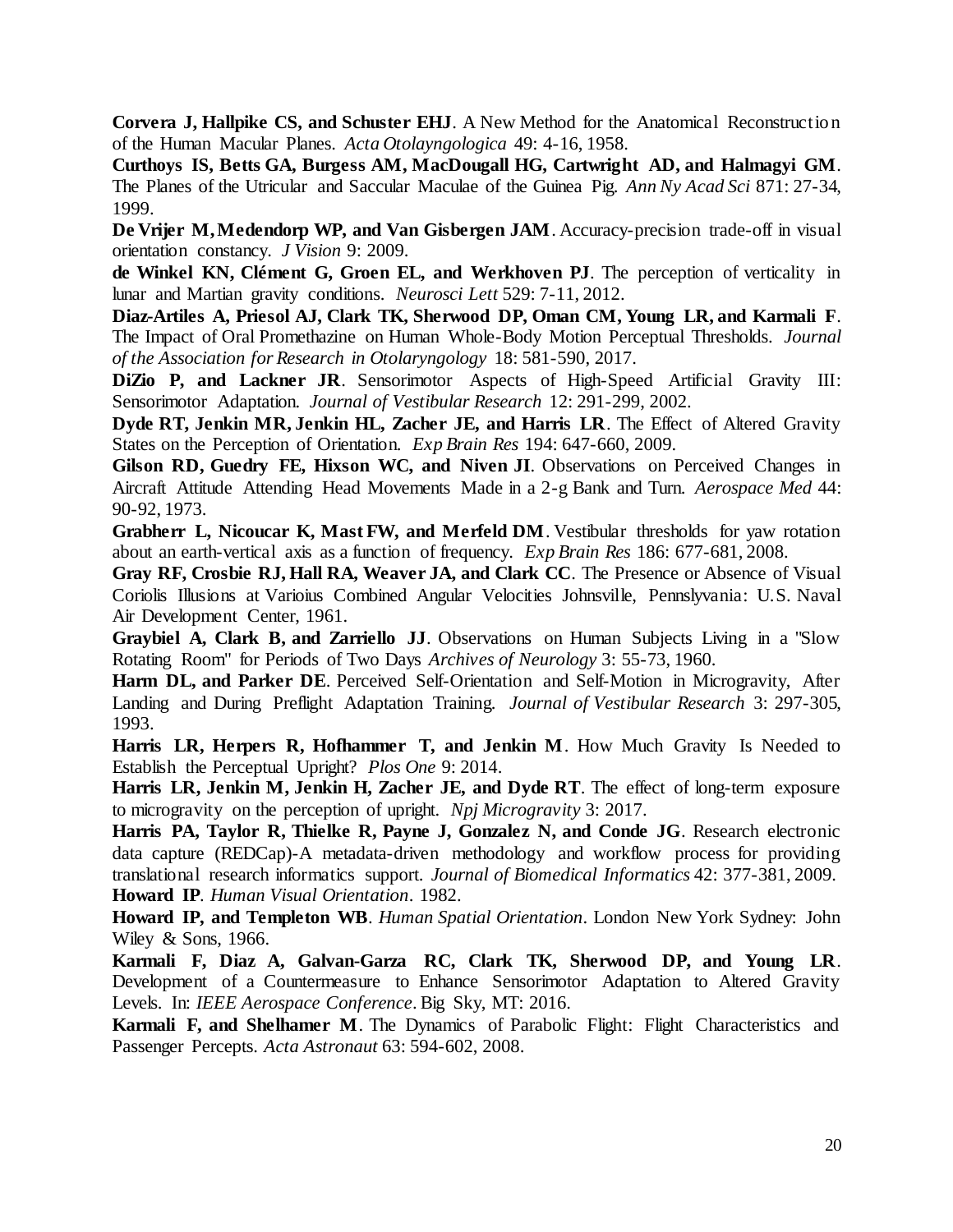**Kaufman GD, Wood SJ, Gianna CC, Black FO, and Paloski WH**. Spatial orientation and balance control changes induced by altered gravitoinertial force vectors. *Exp Brain Res* 137: 397- 410, 2001.

Lim K, Karmali F, Nicoucar K, and Merfeld DM. Perception precision of passive body tilt is consistent with statistically optimal cue integration. *J Neurophysiol* 117: 2037-2052, 2017.

**Melvill Jones G**. Origin Significance and Amelioration of Coriolis Illusions from Semicircular Canals - a Non-Mathematical Appraisal. *Aerospace Med* 41: 483-&, 1970.

**Miller EF, and Graybiel A**. Magnitude of Gravitoinertial Force an Independent Variable in Egocentric Visual Localization of Horizontal. *J Exp Psychol* 71: 452-460, 1966.

**Mulavara AP, Feiveson AH, Fiedler J, Cohen H, Peters BT, Miller C, Brady R, and Bloomberg JJ.** Locomotor Function after Long-Duration Space Flight: Effects and Motor Learning during Recovery. *Exp Brain Res* 202: 649-659, 2010.

**Müller GE**. Uber das Aubertsche Phanomen. *Z Sinnesphysiol* 49: 109-246, 1916.

**Newman DJ, Jackson DK, and Bloomberg JJ**. Altered astronaut lower limb and mass center kinematics in downward jumping following space flight. *Exp Brain Res* 117: 30-42, 1997.

**Ormsby CC, and Young LR**. Perception of Static Orientation in a Constant Gravito-Inertial Environment. *Aviat Space Envir Md* 47: 159-164, 1976.

**Paloski WH, Oman CM, Bloomberg JJ, Reschke MF, Wood SJ, Harm DL, Peters BT, Mulavara AP, Locke JP, and Stone LS**. Risk of sensory-motor performance failures affecting vehicle control during space missions: a review of the evidence. *Journal of Gravitational Physiology* 15: 2008.

**Parker DE, Reschke MF, Arrott AP, Homick JL, and Lichtenberg BK**. Otolith Tilt-Translation Reinterpretation Following Prolonged Weightlessness - Implications for Preflight Training. *Aviat Space Envir Md* 56: 601-606, 1985.

**Reschke MF**. Microgravity Vestibular Investigations (10-IML-1) NASA Marshall Space Flight Center, 1992.

**Reschke MF, Bloomberg JJ, Harm DL, Huebner WP, Krnavek JM, and Paloski WH**. Visual-Vestibular Integration as a Function of Adaptation to Space Flight and Return to Earth (DSO 604 OI-3) Houston, TX: NASA, 1999.

**Reschke MF, Bloomberg JJ, Harm DL, Paloski WH, Layne C, and McDonald V**. Posture, locomotion, spatial orientation, and motion sickness as a function of space flight. *Brain Research Reviews* 28: 102-117, 1998.

**Reschke MF, Cohen HS, Cerisano JM, Clayton JA, Cromwell R, Danielson RW, Hwang EY, Tingen C, Allen JR, and Tomko DL**. Effects of Sex and Gender on Adaptation to Space: Neurosensory Systems. *Journal of Womens Health* 23: 959-962, 2014.

**Reschke MF, and Parker DE**. Effects of Prolonged Weightlessness on Self-Motion Perception and Eye-Movements Evoked by Roll and Pitch. *Aviat Space Envir Md* 58: A153-A158, 1987.

**Schöne H**. On the Role of Gravity in Human Spatial Orientation. *Aerospace Med* 35: 764-772, 1964.

**Schwarz G**. Estimating the Dimension of a Model. *The Annals of Statistics* 6: 461-464, 1978.

**Shelhamer M, Clendaniel RA, and Roberts DC**. Context-specific adaptation of saccade gain in parabolic flight. *J Vestibul Res-Equil* 12: 211-221, 2002.

**Valko Y, Lewis RF, Priesol AJ, and Merfeld DM**. Vestibular Labyrinth Contributions to Human Whole-Body Motion Discrimination. *The Journal of Neuroscience* 32: 13537-13542, 2012.

**van Erp JBF, and van Veen HAHC**. Touch Down: The Effect of Artificial Touch Cues on Orientation in Microgravity. *Neurosci Lett* 404: 78-82, 2006.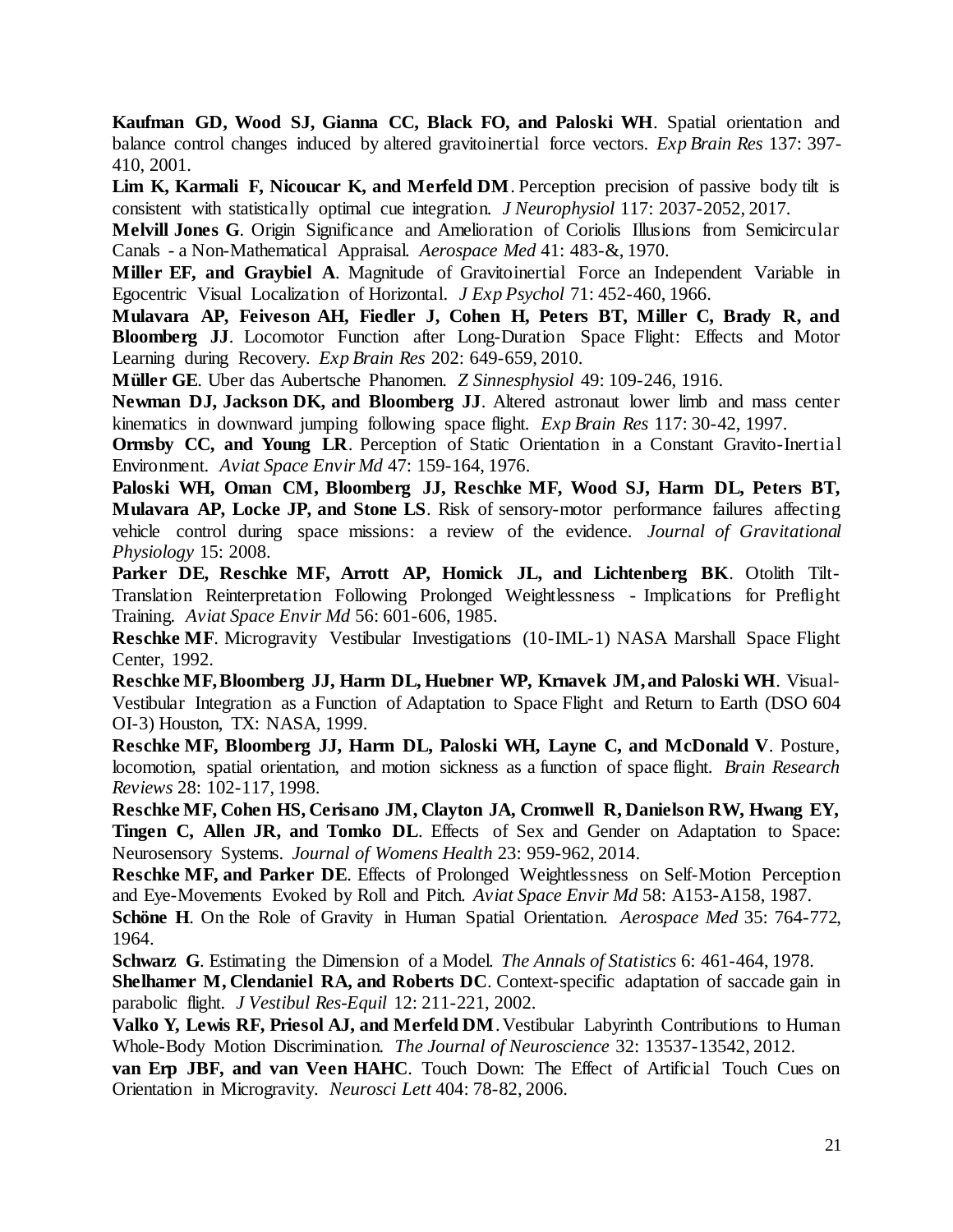**Vingerhoets RAA, De Vrijer M, Van Gisbergen JAM, and Medendorp WP**. Fusion of Visual and Vestibular Tilt Cues in the Perception of Visual Vertical. *J Neurophysiol* 101: 1321-1333, 2009.

**Young LR, Oman CM, Watt DGD, Money KE, and Lichtenberg BK**. Spatial Orientation in Weightlessness and Readaptation to Earth's Gravity. *Science* 225: 205-208, 1984.

## **Figure Captions:**



Figure 1. The Eccentric Rotator has a primary spin axis used to create centrifugal force in an Earth horizontal plane, and a servo-controlled subject chair located off the spin axis to independently roll tilt the subject. In each trial, the subject adjusted a luminous line presented on a monitor so it aligned with their perceived direction of the centripetal acceleration. A light-tight enclosure (not shown) around the subject's head and monitor eliminated Earth-fixed visual and wind cues during testing.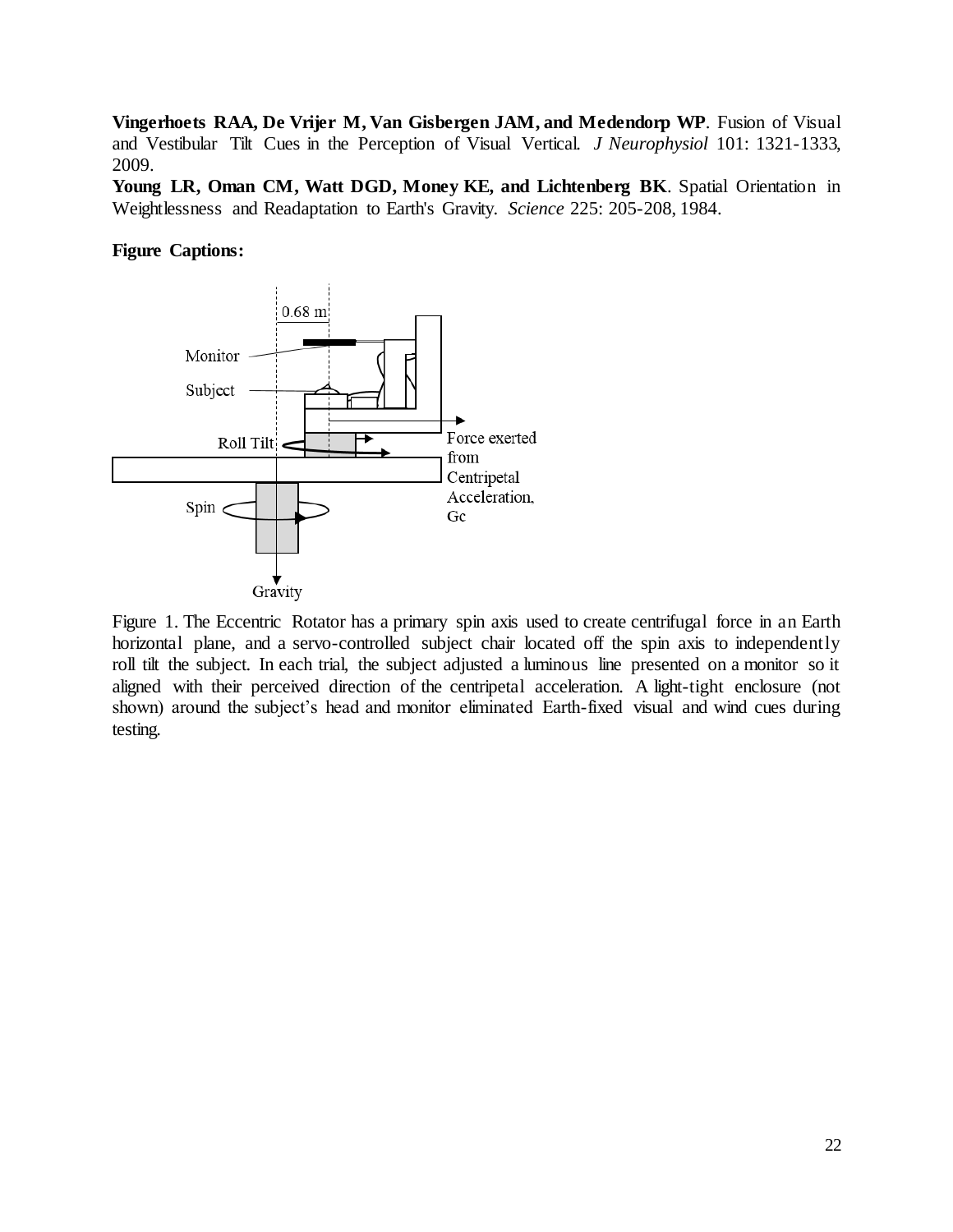

Figure 2. Bottom plot shows roll tilt angle vs. tilt number for four successive static tilts. The display above shows the visual stimulus presented on the monitor in front of the subject at each time point during a tilt. When displayed, the schematic of the brown/blue horizon and trees was always aligned with the centrifugal force direction. The top row shows the sequence of visual stimuli during a Visual Feedback (VFB) OFF tilt, in which the horizon schematic was only shown when upright (providing no feedback regarding tilt). The bottom row shows the visual stimuli provided during a VFB ON tilt, in which the horizon schematic was also shown at the end of each tilt, providing visual feedback. In either case, during the first portion of each tilt the subject performed the SVV task with a black indication bar. Any time the chair was being rolled to a new position, a black center fixation dot (e.g., top right panel) was shown.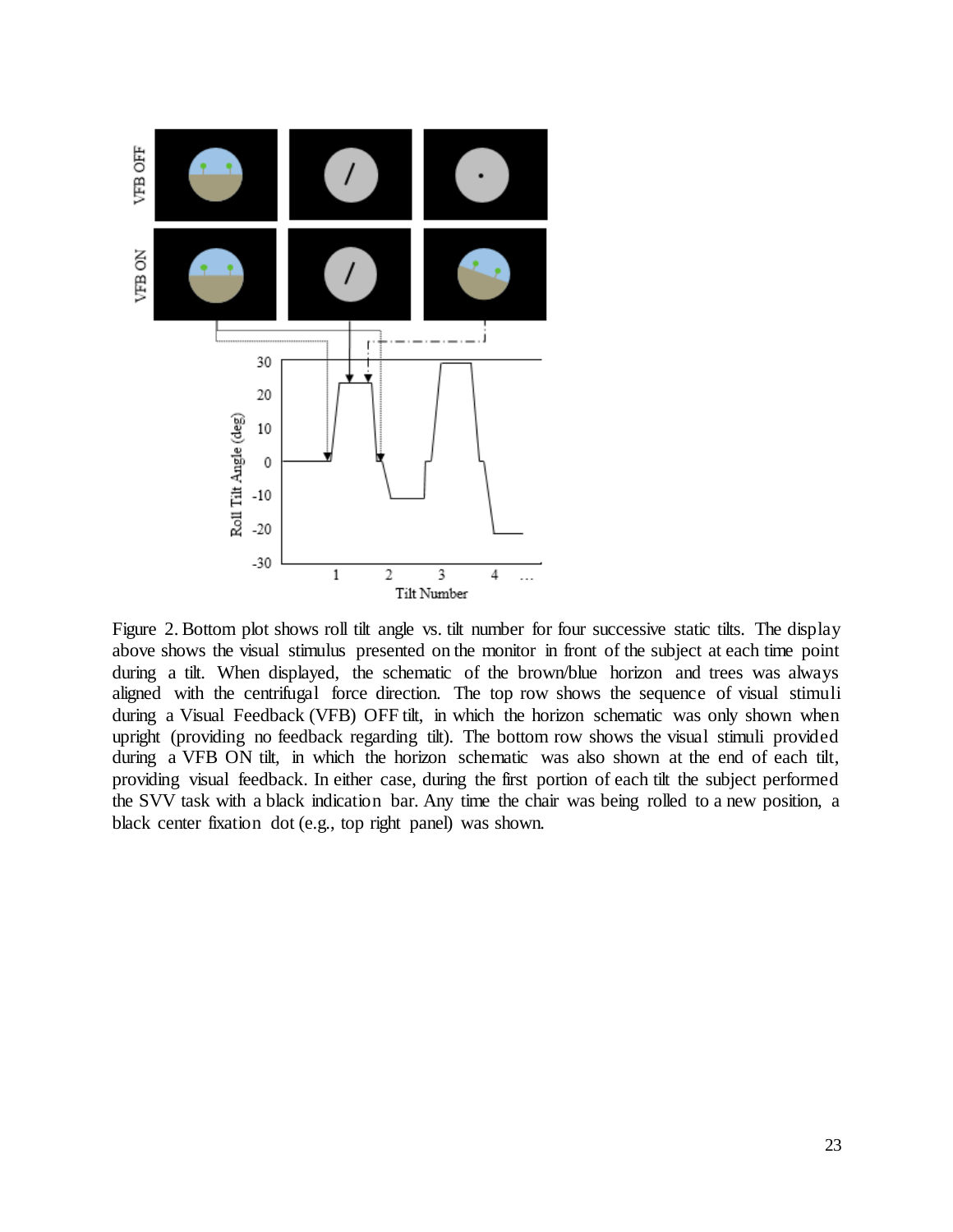

Figure 3. The experimental sequence included training and testing periods made up many tilt blocks (TB), with a break between. The experiment phase, centripetal acceleration, and VFB state are specified for each tilt block completed. The experiment had phases 0-4. Phase 0 refamiliarized the subject, Phase 1 provided a 1Gc baseline (1Gc-BL), Phase 2 transitioned to 0.5Gc (0.5Gc-PRE), Phase 3 then provided visual feedback in 0.5Gc (0.5Gc-VFB), and finally Phase 4 assessed perception at the end after providing visual feedback (0.5Gc-POST). (The gradual centrifuge spin up/down that occurred at the beginning/end of each period is not shown).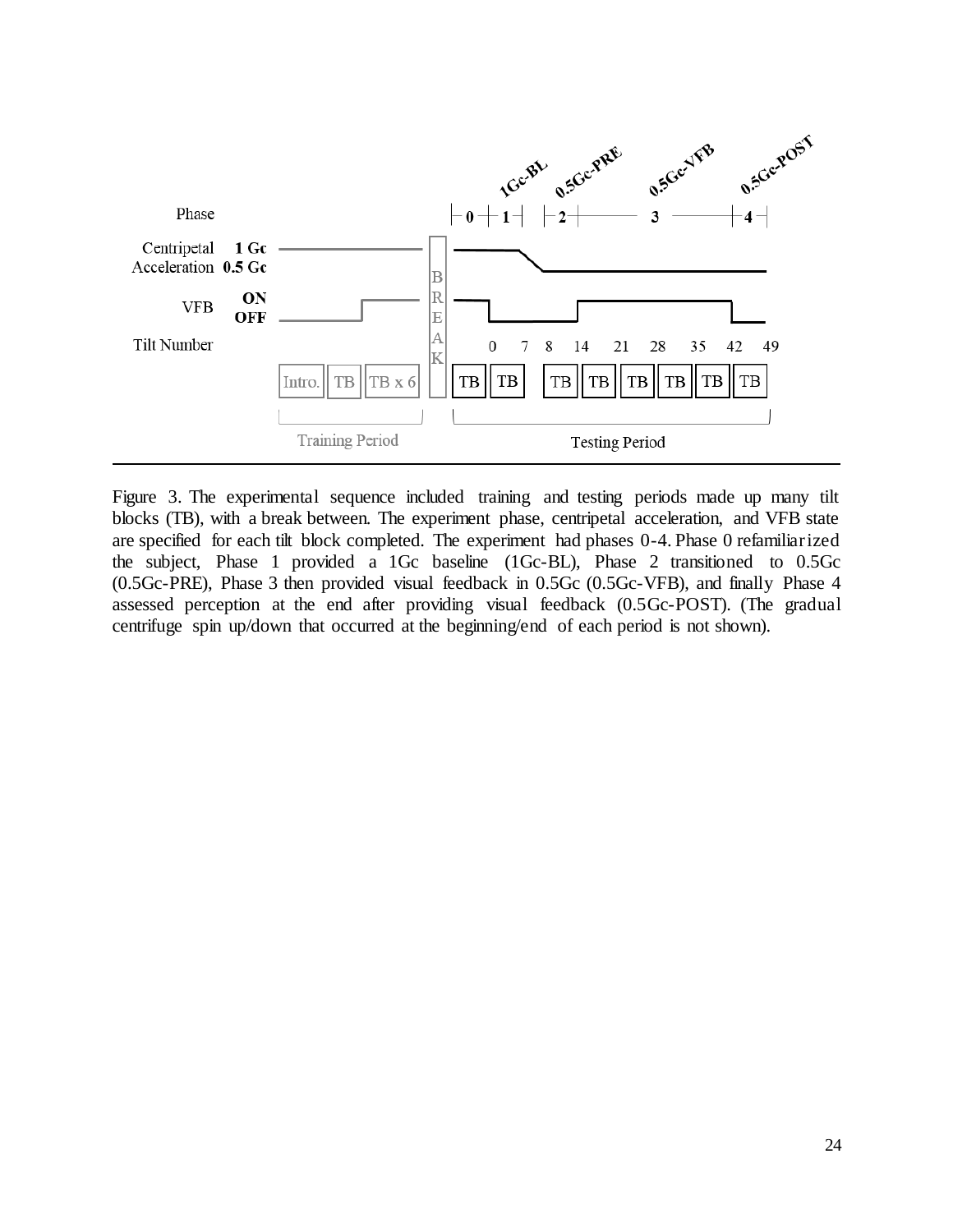

Figure 4. A: Perceptual gains for an example individual subject measured in Phases 1-4 of the Testing Period. Expected perception behavior is exhibited in this subject: a decrease in gain from near unity in 1Gc-BL (Phase 1,  $K_0 = 0.81$ ) when entering 0.5Gc-PRE (Phase 2,  $K_I = 0.67$ ). Then a gradual increase in gain throughout 0.5Gc-VFB (Phase 3) yielding a gain again near unity in 0.5Gc-POST (Phase 4,  $K_F = 0.96$ ). B: Fit gains  $K_0$ ,  $K_I$ ,  $K_F$  from the model described in Equation 1 in 1Gc-BL (Phase 1), 0.5Gc-PRE (Phase 2), and 0.5Gc-POST (Phase 4), respectively for all subjects (gray shapes). The black circles and error bars represent the group mean gain and standard error (N=9 subjects), shifted horizontally slightly for clarity.